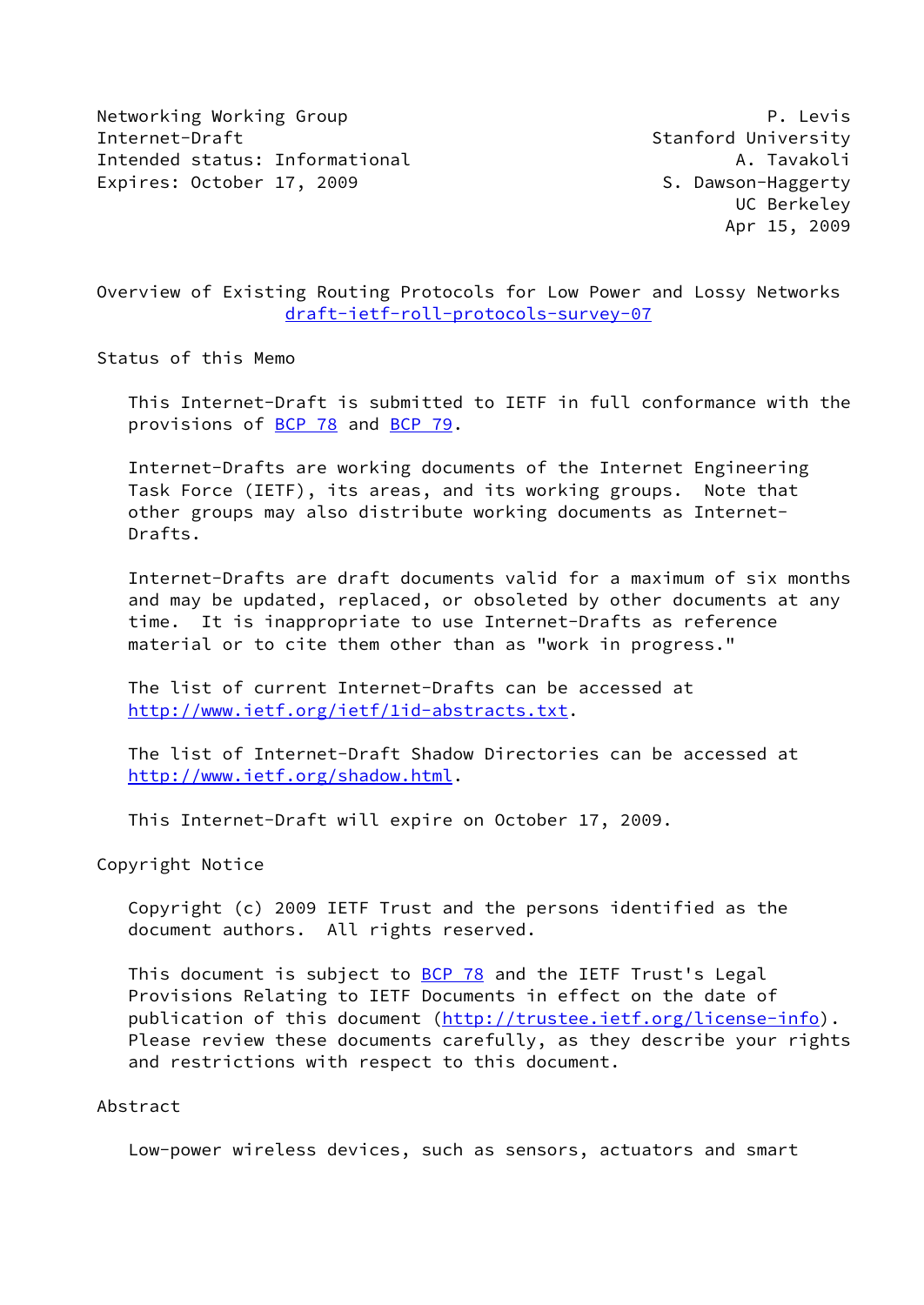#### Internet-Draft [draft-ietf-roll-protocols-survey-07](https://datatracker.ietf.org/doc/pdf/draft-ietf-roll-protocols-survey-07) Apr 2009

 objects, present difficult constraints: very limited memory, little processing power, and long sleep periods. As most of these devices are battery-powered, energy efficiency is critically important. Wireless link qualities can vary significantly over time, requiring protocols to make agile decisions yet minimize topology change energy costs. Routing over such low power and lossy networks introduces requirements that existing routing protocols may not fully address. Using existing application requirements documents, this document derives a minimal and not exhaustive set of criteria for routing in low-power and lossy networks. It provides a brief survey of the strengths and weaknesses of existing protocols with respect to these criteria. From this survey it examines whether existing and mature IETF protocols can be used without modification in these networks, or whether further work is necessary. It concludes that no existing IETF protocol meets the requirements of this domain.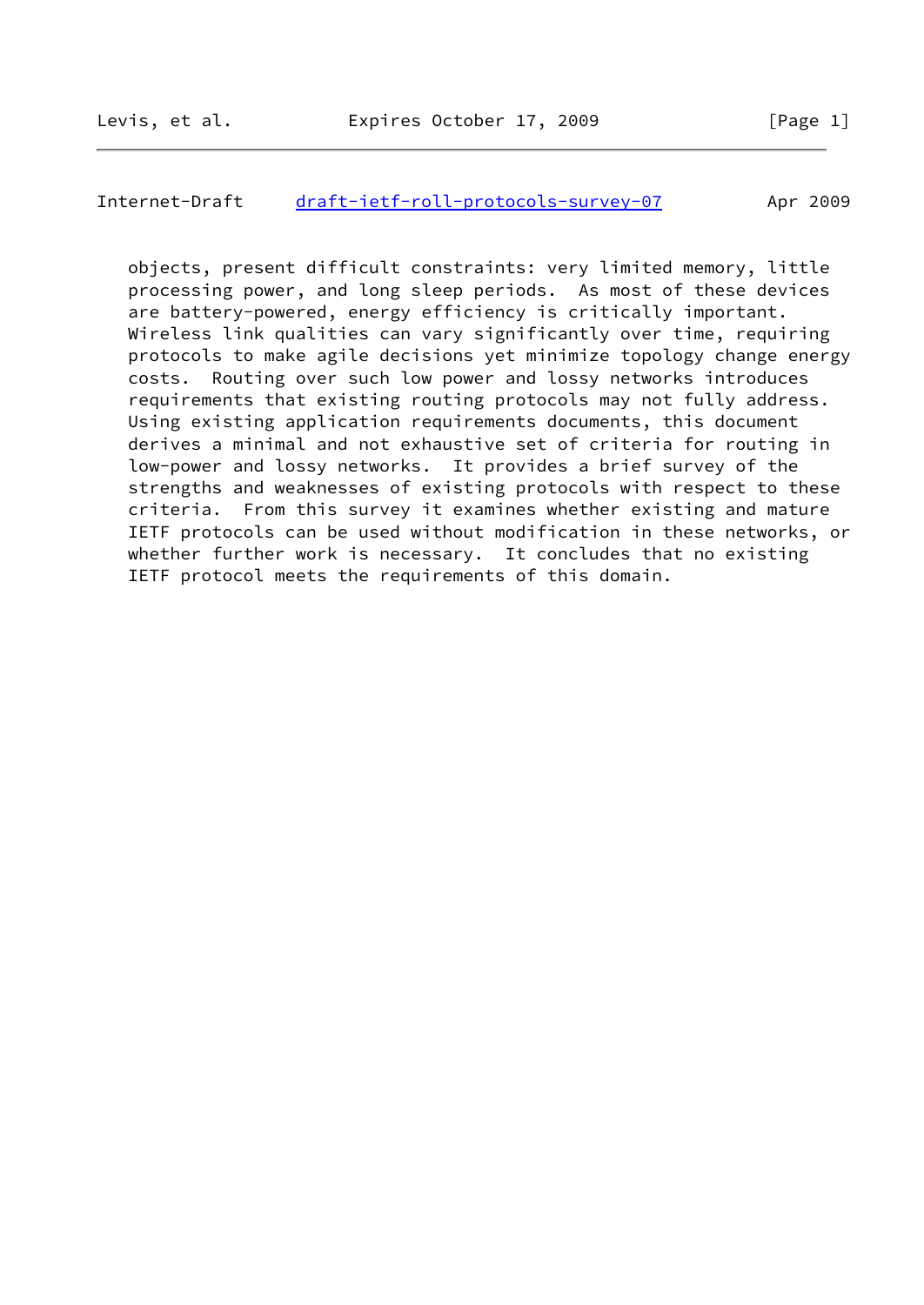# Levis, et al. Expires October 17, 2009 [Page 2]

## Internet-Draft [draft-ietf-roll-protocols-survey-07](https://datatracker.ietf.org/doc/pdf/draft-ietf-roll-protocols-survey-07) Apr 2009

## Table of Contents

| $\mathbf 1$ . |                                                                                 |  |  |  |  |  |
|---------------|---------------------------------------------------------------------------------|--|--|--|--|--|
| 2.            |                                                                                 |  |  |  |  |  |
| 2.1.          |                                                                                 |  |  |  |  |  |
|               |                                                                                 |  |  |  |  |  |
|               |                                                                                 |  |  |  |  |  |
|               |                                                                                 |  |  |  |  |  |
| 3.2.          |                                                                                 |  |  |  |  |  |
|               |                                                                                 |  |  |  |  |  |
|               |                                                                                 |  |  |  |  |  |
| 4.1.          |                                                                                 |  |  |  |  |  |
|               |                                                                                 |  |  |  |  |  |
|               |                                                                                 |  |  |  |  |  |
|               |                                                                                 |  |  |  |  |  |
|               |                                                                                 |  |  |  |  |  |
|               | 5. Routing Protocol Taxonomy 12                                                 |  |  |  |  |  |
| 5.1.          | Protocols Today $\ldots \ldots \ldots \ldots \ldots \ldots \ldots \frac{13}{2}$ |  |  |  |  |  |
|               |                                                                                 |  |  |  |  |  |
| 6.1.          |                                                                                 |  |  |  |  |  |
|               |                                                                                 |  |  |  |  |  |
| 6.3.          |                                                                                 |  |  |  |  |  |
|               | 7. Distance Vector protocols 16                                                 |  |  |  |  |  |
| 7.1.          |                                                                                 |  |  |  |  |  |
|               | $\overline{7.2}$ . Ad-hoc On Demand Vector Routing (AODV) 16                    |  |  |  |  |  |
|               |                                                                                 |  |  |  |  |  |
| 7.4.          |                                                                                 |  |  |  |  |  |
|               |                                                                                 |  |  |  |  |  |
|               | 8.1. IPv6 Neighbor Discovery 18                                                 |  |  |  |  |  |
| 8.2.          |                                                                                 |  |  |  |  |  |
|               |                                                                                 |  |  |  |  |  |
|               | 10. Security Considerations 19                                                  |  |  |  |  |  |
|               |                                                                                 |  |  |  |  |  |
|               |                                                                                 |  |  |  |  |  |
|               |                                                                                 |  |  |  |  |  |
|               |                                                                                 |  |  |  |  |  |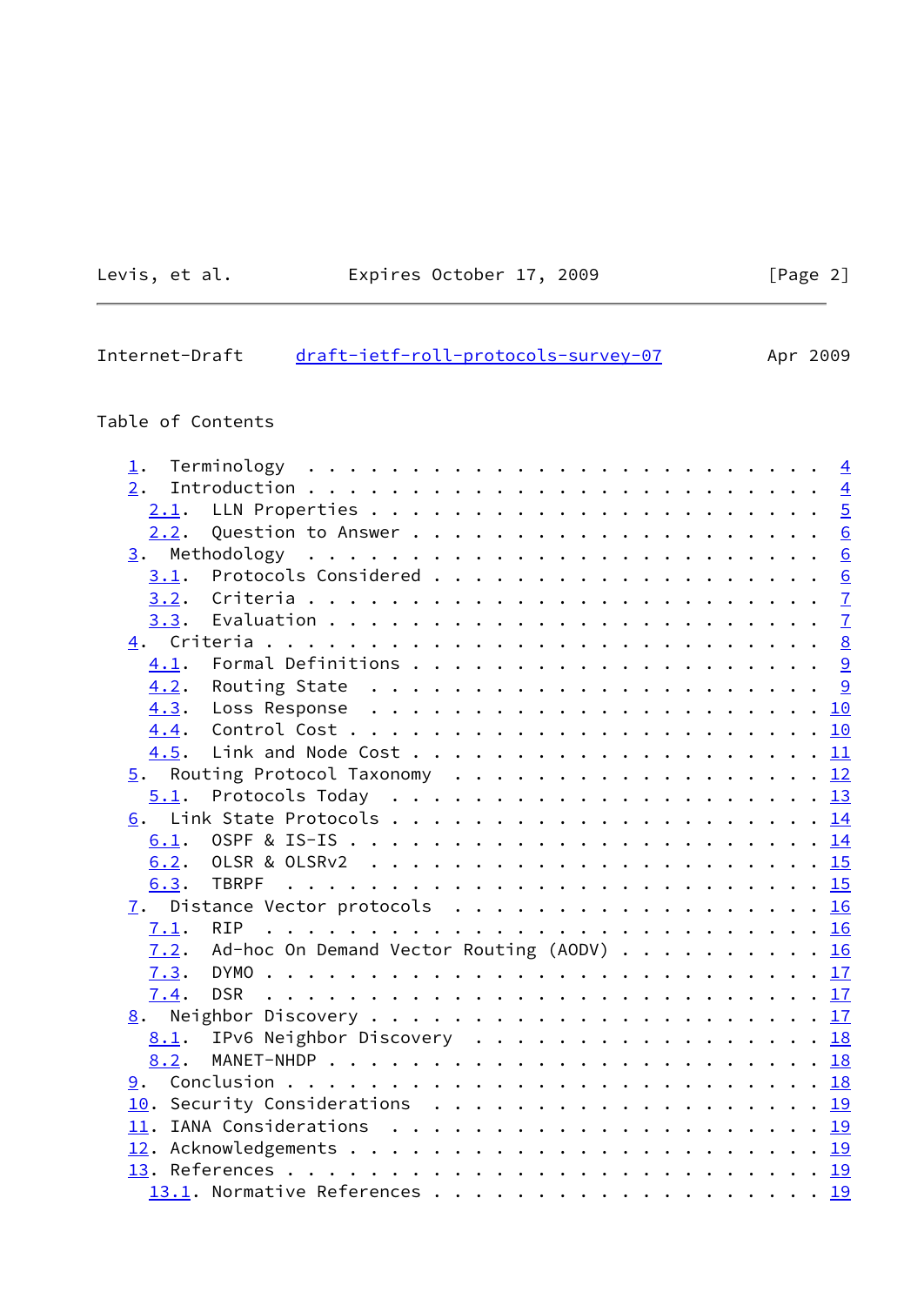| 13.2. Informative References 19                               |  |  |
|---------------------------------------------------------------|--|--|
| Appendix A. Routing protocol scalability analysis $\ldots$ 21 |  |  |
| Appendix B. Logarithmic scaling of control cost $\dots$ 25    |  |  |
|                                                               |  |  |

## Levis, et al. **Expires October 17, 2009** [Page 3]

## <span id="page-3-1"></span>Internet-Draft [draft-ietf-roll-protocols-survey-07](https://datatracker.ietf.org/doc/pdf/draft-ietf-roll-protocols-survey-07) Apr 2009

#### <span id="page-3-0"></span>[1](#page-3-0). Terminology

- AODV: Ad-hoc On Demand Vector Routing
- DSR: Dynamic Source Routing
- DYMO: Dynamic Mobile On-Demand
- IS-IS: Intermediate System to Intermediate System
- OLSR: Optimized Link State Routing
- OSPF: Open Shortest Path First
- RIP: Routing Information Protocol
- TBRPF: Topology Dissemination Based on Reverse Path Forwarding
- LLN: Low power and Lossy Network
- LSA: Link State Advertisement
- LSDB: Link State Database
- MANET: Mobile Ad-hoc Network
- MAC: Medium Access Control
- MPLS: Multiprotocol Label Switching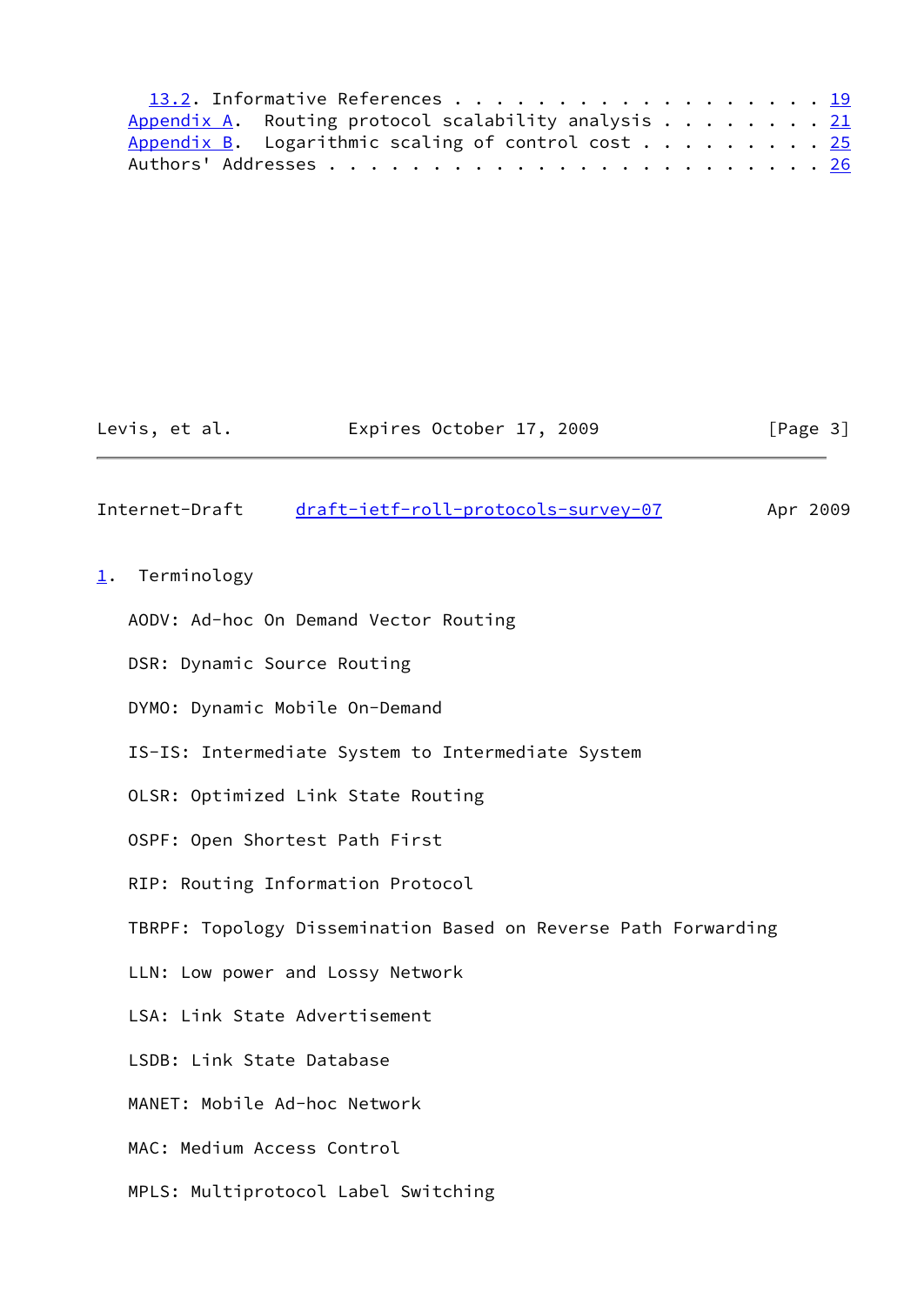MPR: Multipoint Relays

MTU: Maximum Transmission Unit

ROLL: Routing in Low power and Lossy Networks

TDMA: Time Division Multiple Access

 The key words "MUST", "MUST NOT", "REQUIRED", "SHALL", "SHALL NOT", "SHOULD", "SHOULD NOT", "RECOMMENDED", "NOT RECOMMENDED", "MAY", and "OPTIONAL" in this document are to be interpreted as described in [RFC](https://datatracker.ietf.org/doc/pdf/rfc2119) [2119](https://datatracker.ietf.org/doc/pdf/rfc2119) [\[RFC2119](https://datatracker.ietf.org/doc/pdf/rfc2119)].

#### <span id="page-4-0"></span>[2](#page-4-0). Introduction

 Wireless is increasingly important to computer networking. As the technological progress behind Moore's Law has reduced computer prices

| Levis, et al. | Expires October 17, 2009 | [Page 4] |
|---------------|--------------------------|----------|
|---------------|--------------------------|----------|

<span id="page-4-1"></span>Internet-Draft [draft-ietf-roll-protocols-survey-07](https://datatracker.ietf.org/doc/pdf/draft-ietf-roll-protocols-survey-07) Apr 2009

 and form factors, networking has come to include not only servers and desktops, but laptops, palmtops, and cellphones. As computing device costs and sizes have shrunk, small wireless sensors, actuators, and smart objects have emerged as an important next step. The sheer number of such low-power networked devices means that they cannot depend on human intervention (e.g., adjusting position) for good connectivity: they must have routing protocols that enable them to self-organize into multihop networks.

 Energy is a fundamental challenge in these devices. Convenience and ease of use requires they be wireless and therefore battery powered. Low power operation is a key concern for these sensors and actuators so as to allow them to function for months and years without interruption. Cost points and energy limitations cause these devices to have very limited computational and storage resources: a few kB of RAM and a few MHz of CPU is typical. As energy efficiency does not improve with Moore's Law, these limitations are not temporary. This trend towards smaller, lower power, and more numerous devices has led to new low-power wireless link layers to support them.

 In practice, wireless networks observe much higher loss rates than wired ones do, and low-power wireless is no exception. Furthermore,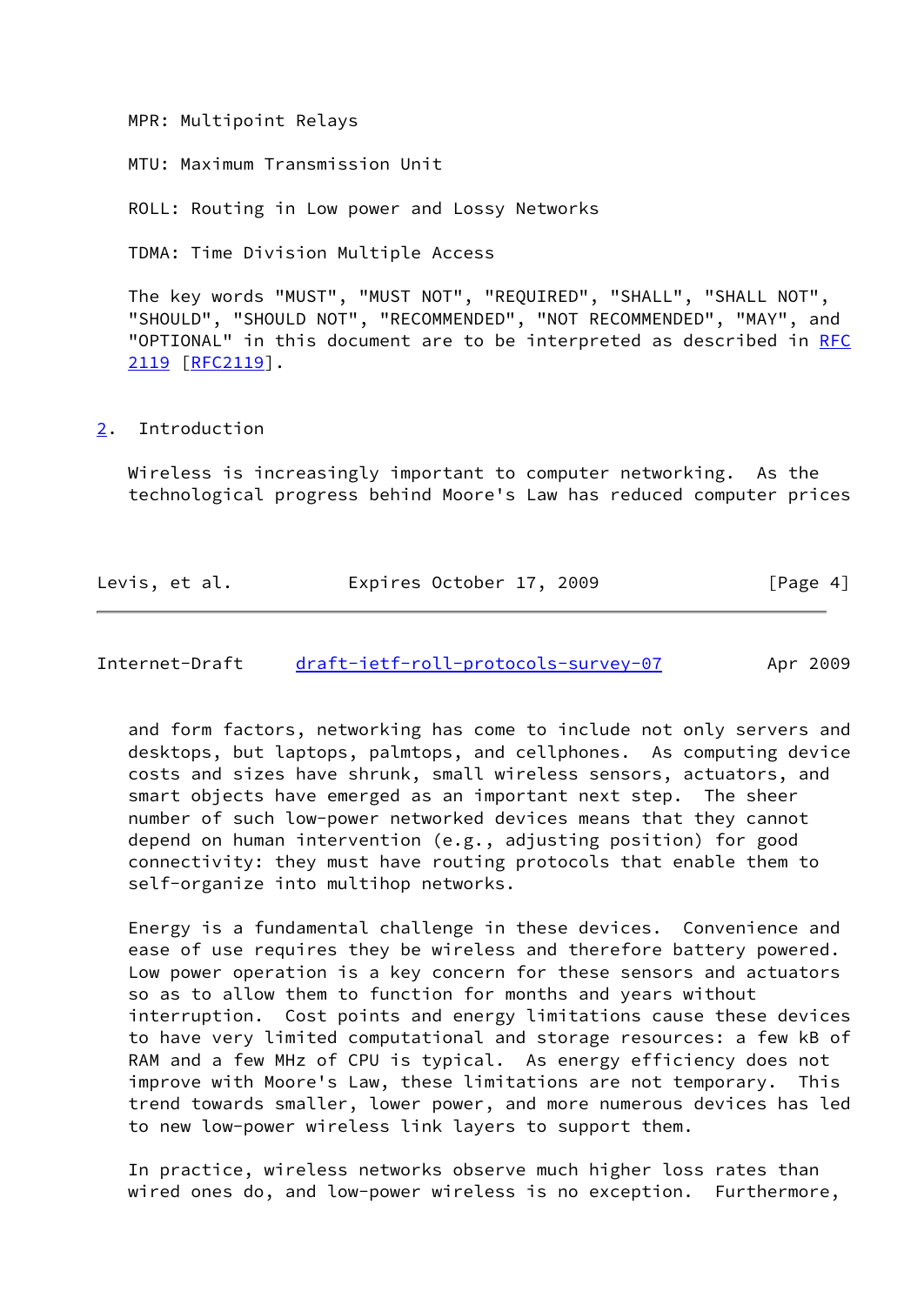many of these networks will include powered as well as energy constrained nodes. Nevertheless, for cost and scaling reasons, many of these powered devices will still have limited resources.

 These low power and lossy networks introduce constraints and requirements that other networks typically do not possess; for instance, in addition to the constraints of limited resources and small power sources which constrain the amount of traffic a protocol may generate, these applications demand an embrace of heterogeneous node capabilities, and good support for specific traffic patterns ([\[I-D.ietf-roll-home-routing-reqs](#page-21-3)] and [\[I-D.ietf-roll-indus-routing-reqs](#page-21-4)]).

#### <span id="page-5-0"></span>[2.1](#page-5-0). LLN Properties

 In short, LLN routing protocols must operate under a set of constraints that traditional protocols typically do not consider.

- o They need to operate with a hard, very small bound on state.
- o In most cases, they optimize for preserving energy.
- o Typical application data patterns are not simply unicast flows.
- o They need to be effective with very small packet sizes, such as less than 127 octets.

| Levis, et al. | Expires October 17, 2009 | [Page 5] |
|---------------|--------------------------|----------|
|---------------|--------------------------|----------|

<span id="page-5-2"></span>Internet-Draft [draft-ietf-roll-protocols-survey-07](https://datatracker.ietf.org/doc/pdf/draft-ietf-roll-protocols-survey-07) Apr 2009

- o They have to be very careful when trading off in-node efficiency for generality; most LLN nodes don't have computational or memory resources to waste.
- <span id="page-5-1"></span>[2.2](#page-5-1). Question to Answer

 As existing protocols were not designed with all of these constraints in mind, they have made trade-offs which may or may not be appropriate for LLNs. The first step to reaching consensus on a routing protocol for LLNs is to decide which of these two is true. If an existing protocol can meet LLN requirements without any changes, then barring extenuating circumstances, it behooves us to use such an existing protocol. However, if no current protocol can meet LLN's requirements, then further work will be needed to define and standardize a protocol that can. Whether or not such a protocol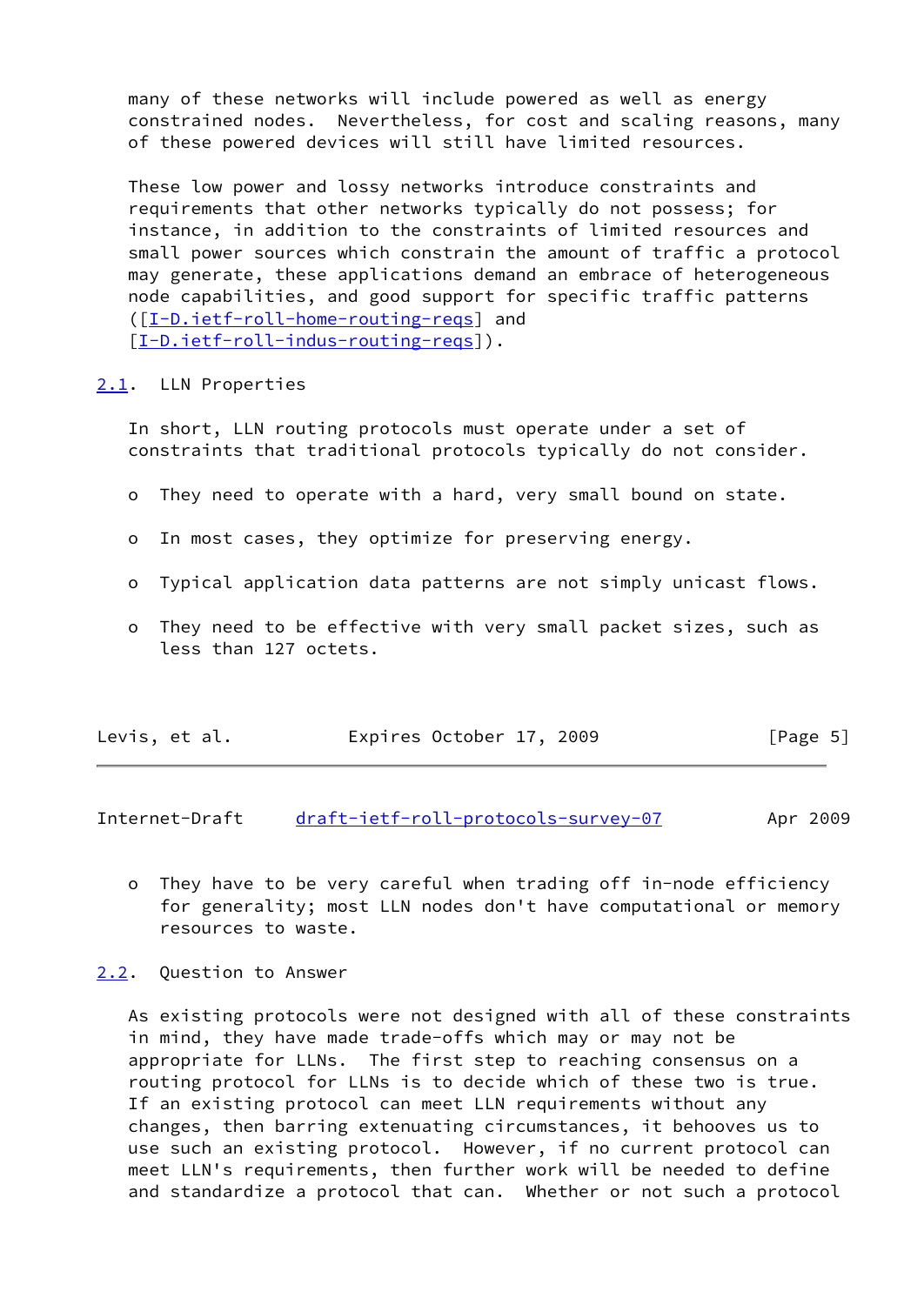involves extensions to an existing protocol or developing a new protocol is outside the scope of this document: this document simply seeks to answer the question: do LLNs require a new protocol specification document at all?

#### <span id="page-6-0"></span>[3](#page-6-0). Methodology

 To answer the question of whether LLNs require new protocol specification work, this document examines existing routing protocols and how well they can be applied to low power and lossy networks. It provides a set of criteria with which to compare the costs and benefits of different protocol designs and examines existing protocols in terms of these criteria.

## <span id="page-6-1"></span>[3.1](#page-6-1). Protocols Considered

 This document does not seek to answer the question of whether there is any protocol outside the IETF which could meet LLN application requirements. Rather, it seeks to answer whether any existing protocols developed and specified by the IETF can meet such requirements. If an existing protocol specification can be used unchanged, then writing additional protocol specifications is unnecessary. There are many academic papers and experimental protocol implementations available. While one or more of these may meet LLN requirements, if they are not specified in an RFC then a working group will need to specify those in a new RFC for them to be a standard. The question this document seeks to answer is not whether proposed, evaluated, theoretical or hypothetical protocol designs can satisfy LLN requirements: the question is whether existing IETF protocols can.

Therefore, this document considers "existing routing protocols" to be

| Levis, et al. |  | Expires October 17, 2009 |  |  | [Page 6] |  |  |  |
|---------------|--|--------------------------|--|--|----------|--|--|--|
|---------------|--|--------------------------|--|--|----------|--|--|--|

<span id="page-6-2"></span>Internet-Draft [draft-ietf-roll-protocols-survey-07](https://datatracker.ietf.org/doc/pdf/draft-ietf-roll-protocols-survey-07) Apr 2009

 protocols that are specified in RFCs or, in the cases of DYMO [\[I-D.ietf-manet-dymo](#page-21-5)] or OLSRv2 [\[I-D.ietf-manet-olsrv2](#page-21-6)], a very stable and mature draft that is a charter item of an active IETF working group. The list of considered protocols is OSPF [\[RFC2328](https://datatracker.ietf.org/doc/pdf/rfc2328)], IS-IS [[RFC1142](https://datatracker.ietf.org/doc/pdf/rfc1142)], RIP [\[RFC2453](https://datatracker.ietf.org/doc/pdf/rfc2453)], OLSR [\[RFC3626](https://datatracker.ietf.org/doc/pdf/rfc3626)], OLSv2 [\[I-D.ietf-manet-olsrv2](#page-21-6)], TBRPF [\[RFC3684](https://datatracker.ietf.org/doc/pdf/rfc3684)], AODV [\[RFC3561](https://datatracker.ietf.org/doc/pdf/rfc3561)], DYMO [\[I-D.ietf-manet-dymo](#page-21-5)], and DSR [\[RFC4728](https://datatracker.ietf.org/doc/pdf/rfc4728)]. This document also considers notable variants of these protocols, such as Triggered RIP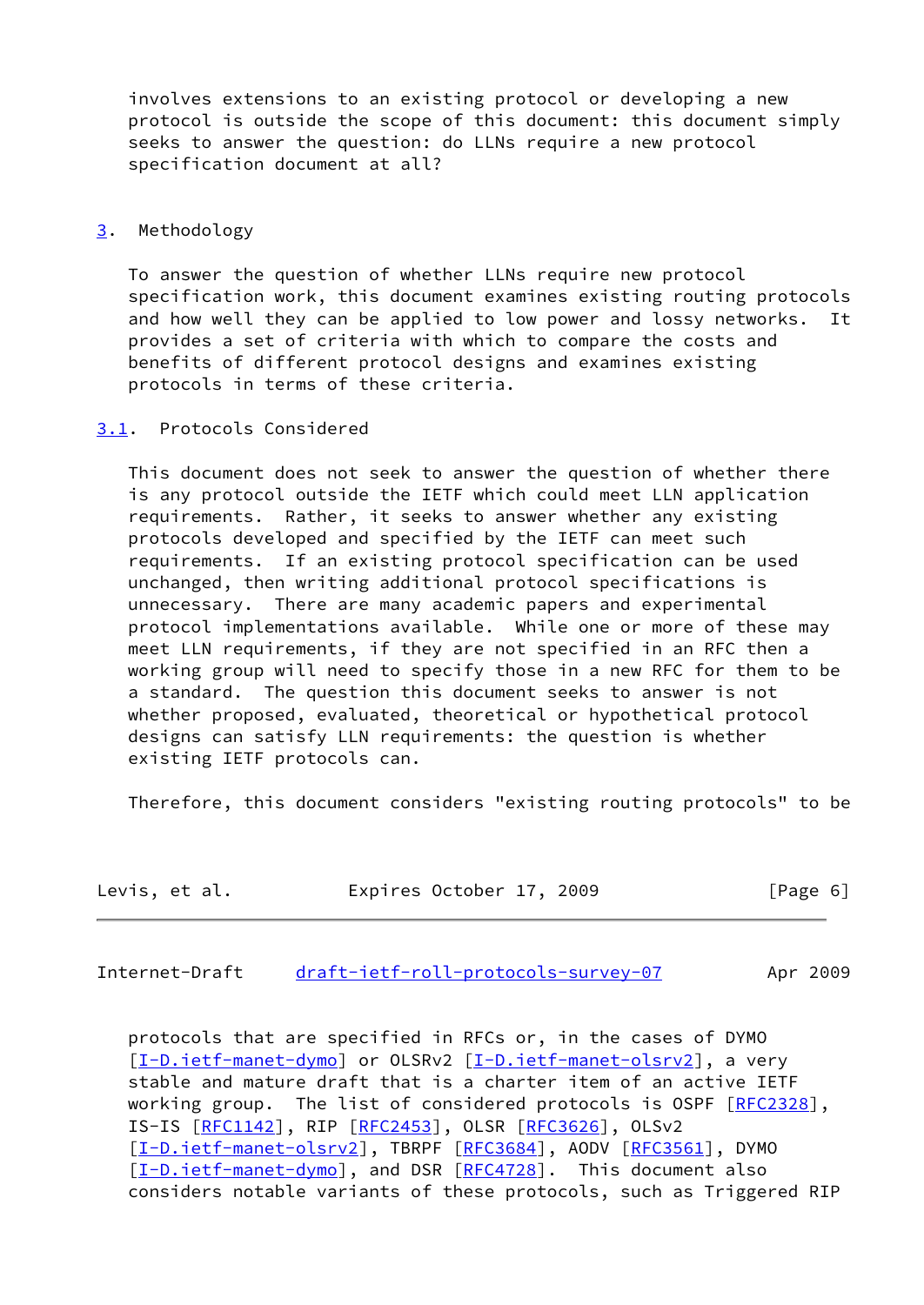#### [\[RFC2091](https://datatracker.ietf.org/doc/pdf/rfc2091)].

 Some of these protocols are still works in progress, and so are changing over time. To enable this document to be correct yet not dependent on this evolution, it document considers specifications as of a specific date: November 31, 2008.

This document does not consider DTN bundles [\[RFC5050](https://datatracker.ietf.org/doc/pdf/rfc5050)] or the DTN Licklider protocol [[RFC5326\]](https://datatracker.ietf.org/doc/pdf/rfc5326) as suggested by the ROLL working group charter, because they are not routing protocols. This document does not consider the DTN routing protocol PRoPHET [\[I-D.irtf-dtnrg-prophet](#page-22-1)] because its design is based on the non randomness of node mobility, which is not common to LLN application domains.

## <span id="page-7-0"></span>[3.2](#page-7-0). Criteria

 The five criteria this document uses are derived from a set of documents that describe the requirements of a few major LLN application scenarios. The five criteria, presented in [Section 4](#page-8-0), are neither exhaustive nor complete. Instead, they are one specific subset of high-level requirements shared across all of the application requirement drafts. Because every application requirement draft specifies these criteria, then a protocol which does not meet one of them cannot be used without modifications or extensions. However, because these criteria represent a subset of the intersection of the application requirements, any given application domain may impose additional requirements which a particular protocol may not meet. For this reason, these criteria are "necessary but not sufficient." A protocol that does not meet the criteria cannot be used as specified, but it is possible that a protocol meets the criteria yet is not able to meet the requirements of a particular application domain. Nevertheless, a protocol that meets all of the criteria would be very promising, and deserve a closer look and consideration in light of LLN application domains.

#### <span id="page-7-1"></span>[3.3](#page-7-1). Evaluation

 This document evaluates the above protocols by thinking through each specification and considering a hypothetical implementation that

| Levis, et al. | Expires October 17, 2009 |  | [Page 7] |
|---------------|--------------------------|--|----------|
|---------------|--------------------------|--|----------|

<span id="page-7-2"></span>Internet-Draft [draft-ietf-roll-protocols-survey-07](https://datatracker.ietf.org/doc/pdf/draft-ietf-roll-protocols-survey-07) Apr 2009

performs as well as possible on the criteria. The evaluation is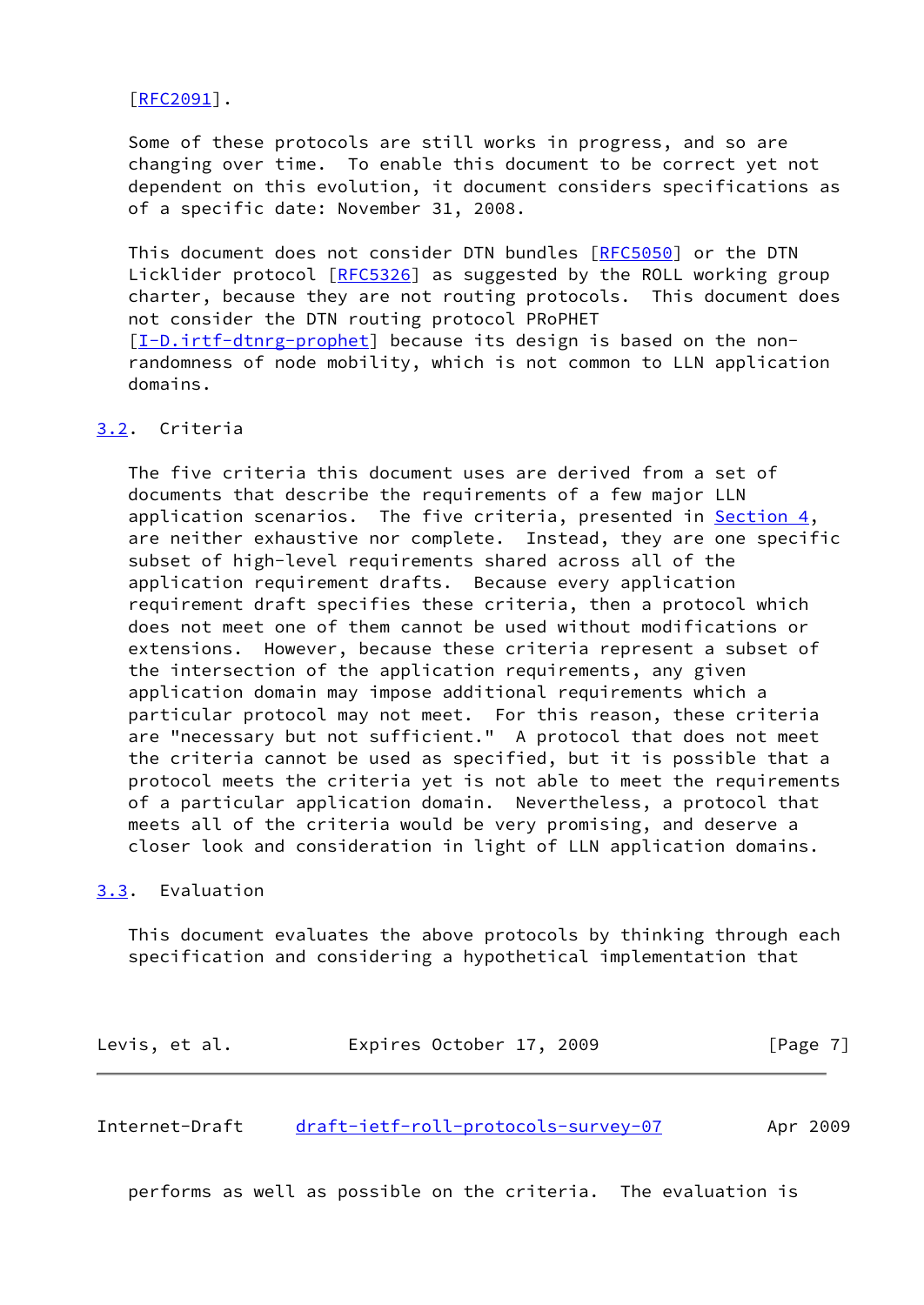based on what a specification allows, rather than any particular implementation of that specification. For example, while many DYMO implementations use hopcount as a routing metric, the DYMO specification allows a hop to add more than one to the routing metric, so DYMO as a specification can support some links or nodes being more costly than others. The analysis does not consider hypothetical extensions to protocols that require additional fields or message exchanges.

## <span id="page-8-0"></span>[4](#page-8-0). Criteria

 This section presents five important criteria for routing in low power and lossy networks. Later sections evaluate protocols against them. The evaluation attempts to take a complicated and interrelated set of design decisions and trade-offs and condense them to a simple "pass", "fail", or "?". As with any simplification, there is a risk of removing some necessary nuance. However, we believe that being forced to take a position on whether or not these protocols are acceptable according to binary criteria is constructive.

 We derive these criteria from existing documents that describe ROLL network application requirements  $[I-D.iett-roll-home-routine-regs]$ [\[I-D.ietf-roll-urban-routing-reqs](#page-22-2)]

[\[I-D.ietf-roll-indus-routing-reqs](#page-21-4)]. These criteria do not encompass all application requirements. Instead, they are a common set of routing protocol requirements that the applications domains in these documents share. Considering this very general and common set of requirements sets a minimal bar for a protocol to be applicable for an LLN deployment.

 If a protocol cannot meet these minimalist criteria, then it cannot be used unchanged in several major ROLL application domains and so is unlikely to be a good candidate for use within the broader scope of all LLN application domains. Satisfying these minimal criteria is necessary but not sufficient. They do not represent the complete intersection of application requirements and applications introduce additional, more stringent requirements. But this simplified view provides a first cut of the applicability of existing protocols, and those that do satisfy them might be reasonable candidates for further study.

 The five criteria are "routing state", "loss response", "control cost", "link cost", and "node cost". For each of these, the value "pass" indicates that a given protocol has satisfactory performance according to the criterion. The value "fail" indicates that the protocol does not have acceptable performance according to the

Levis, et al. **Expires October 17, 2009** [Page 8]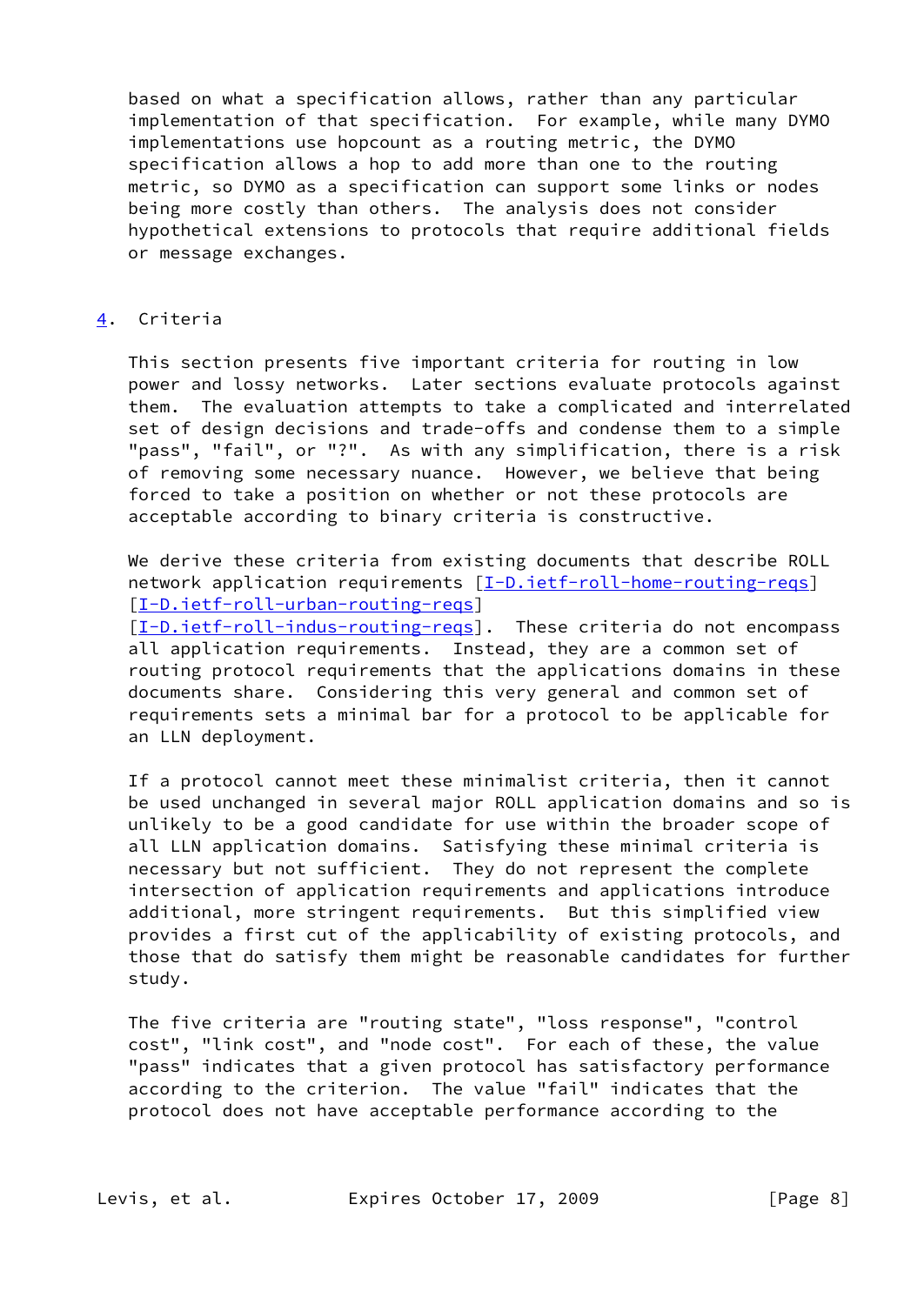## <span id="page-9-1"></span>Internet-Draft [draft-ietf-roll-protocols-survey-07](https://datatracker.ietf.org/doc/pdf/draft-ietf-roll-protocols-survey-07) Apr 2009

 criterion, and that the document defining the protocol does not, as written, contain sufficient flexibility to allow the protocol to meet the criterion while conforming to the specification. Finally, "?" indicates that an implementation could exhibit satisfactory performance while following the protocol specification, but that the implementation decisions necessary to do so are not specified and may require some exploration. In other words, a "fail" means a protocol would have to be modified so it is not compliant with its specification in order to meet the criterion, while a "?" means a protocol would require a supplementary document further constraining and specifying how a protocol should behave.

 A protocol failing to meet one or more of the criteria does not exclude it from being used in LLNs. Rather, it means that, in order to be used in LLNs, the protocol would need to be extended in ways that do not conform with the current specification document.

## <span id="page-9-0"></span>[4.1](#page-9-0). Formal Definitions

 To provide precise definitions of these criteria, we use formal big-O notation, where N refers to the number of nodes in the network, D refers to the number of unique destinations, and L refers to the size of a node's local, single-hop neighborhood (the network density). We explain the derivation of each criterion from application requirements in its corresponding section.

<span id="page-9-2"></span>[4.2](#page-9-2). Routing State

 This criterion indicates whether routing state scales reasonably within the memory resources of low-power nodes. According to this criterion, routing state that scales linearly with the size of the network or a node's neighborhood fail. Scaling with the size of the network prevents networks from growing to to the sizes necessary for many LLN applications when faced with the memory constraints devices in such applications exhibit. Similarly, scaling with the network density precludes dense deployments.

 However, as many low-power and lossy networks behave principally as data collection networks and principally communicate through routers to data collection points in the larger Internet, scaling with the number of such collection points is reasonable. Protocols whose state scales with the number of destinations pass.

 More precisely, routing state scaling with O(N) or O(L) fails. State that scales O(D) (assuming no N or L) passes.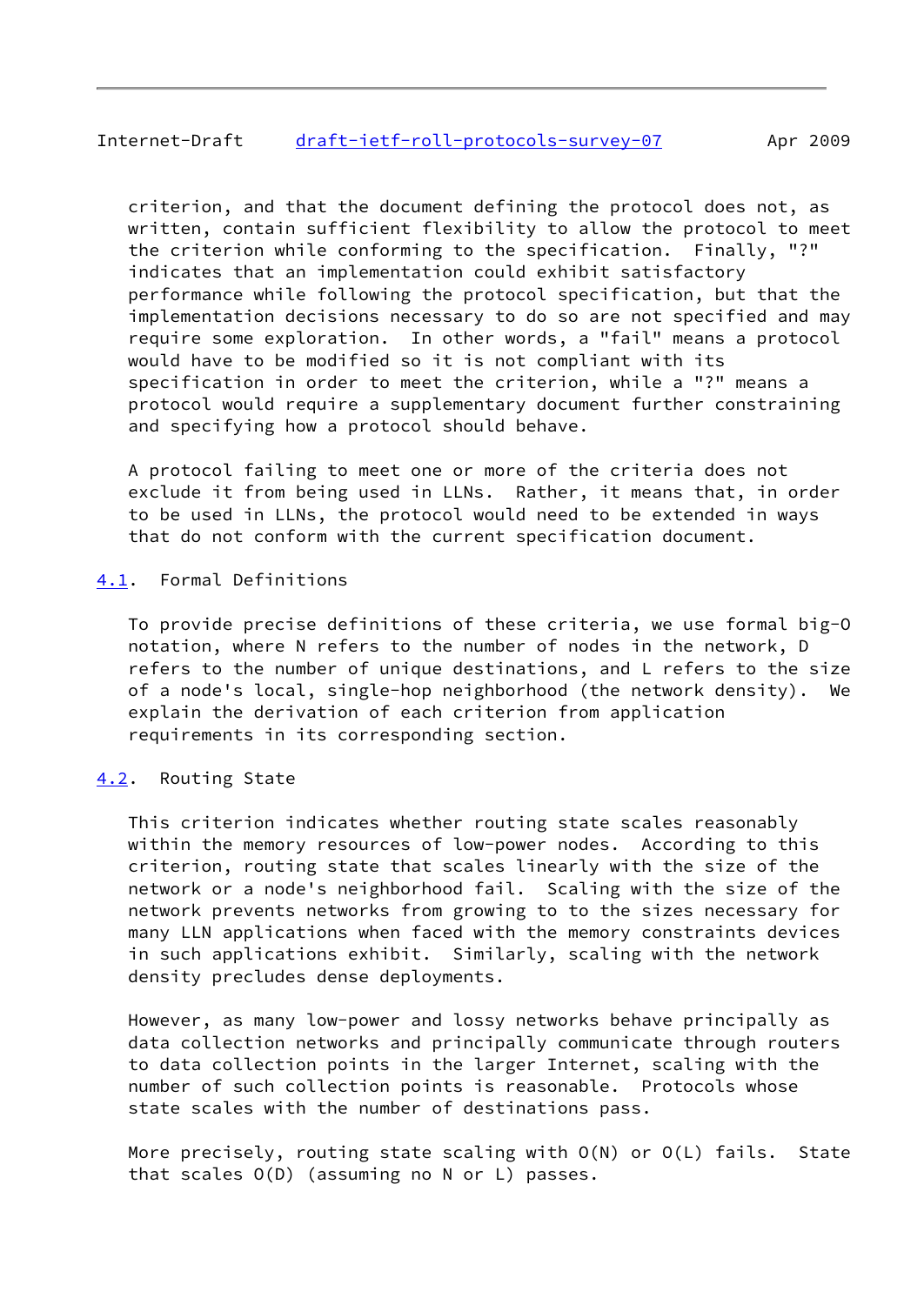#### <span id="page-10-1"></span>Internet-Draft [draft-ietf-roll-protocols-survey-07](https://datatracker.ietf.org/doc/pdf/draft-ietf-roll-protocols-survey-07) Apr 2009

#### <span id="page-10-0"></span>[4.3](#page-10-0). Loss Response

 In low power and lossy networks, links routinely come and go due to being close to the signal-to-noise threshold at the physical layer. It is important that link churn not trigger unnecessary responses by the routing protocol. This point is stressed in all the application requirement documents, pointing to the need to localize response to link failures with no triggering of global network re-optimization, whether for reducing traffic or for maintaining low route convergence times ([\[I-D.ietf-roll-home-routing-reqs](#page-21-3)],

[\[I-D.ietf-roll-urban-routing-reqs](#page-22-2)], and

 [\[I-D.ietf-roll-indus-routing-reqs](#page-21-4)]). The industrial routing requirements draft states that protocols must be able to "recompute paths based on underlying link characteristics which may change dynamically", as well as reoptimize when the device set changes to maintain service requirements. The protocol should also "always be in the process of optimizing the system in response to changing link statistics." Protocols with these properties should take care not to require global updates.

 A protocol which requires many link changes to propagate across the entire network fails. Protocols which constrain the scope of information propagation to only when they affect routes to active destinations, or to local neighborhoods, pass. Protocols which allow proactively path maintenance pass if the choice of which paths to maintain is user-specified.

 More precisely, loss responses that require O(N) transmissions fail, while responses that can rely on  $O(1)$  local broadcasts or  $O(D)$  route updates pass.

#### <span id="page-10-2"></span>[4.4](#page-10-2). Control Cost

 Battery-operated devices are a critical component of all three application spectrums, and as such special emphasis is placed on minimizing power consumption to achieve long battery lifetime, [\[I-D.ietf-roll-home-routing-reqs](#page-21-3)], with multi-year deployments being a common case [[I-D.ietf-roll-indus-routing-reqs\]](#page-21-4). In terms of routing structure, any proposed LLN routing protocol ought to support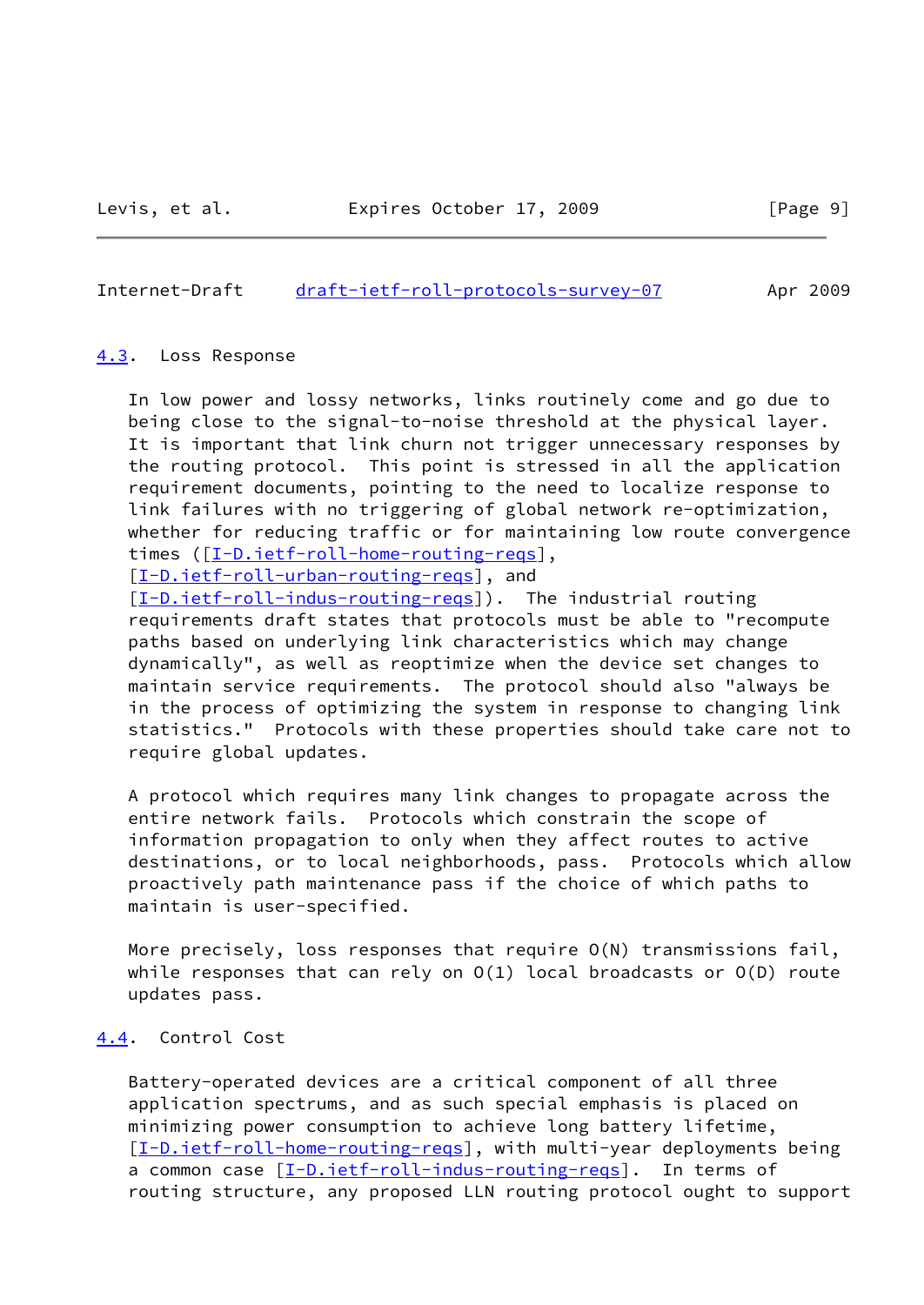the autonomous organization and configuration of the network at the lowest possible energy cost [\[I-D.ietf-roll-urban-routing-reqs](#page-22-2)].

 All routing protocols must transmit additional data to detect neighbors, build routes, transmit routing tables, or otherwise conduct routing. As low-power wireless networks can have very low data rates, protocols which require a minimum control packet rate can have an unbounded control overhead per data packet. This is particularly true for event-driven networks, which only report data

| Levis, et al. | Expires October 17, 2009 | [Page 10] |
|---------------|--------------------------|-----------|
|---------------|--------------------------|-----------|

<span id="page-11-0"></span>Internet-Draft [draft-ietf-roll-protocols-survey-07](https://datatracker.ietf.org/doc/pdf/draft-ietf-roll-protocols-survey-07) Apr 2009

 when certain conditions are met. Regions of a network which never meet the condition can be forced to send significant control traffic even when there is no data to send. For these use cases, hard-coded timing constants are unacceptable, because they imply a prior knowledge of the expected data rate.

 Of course, protocols require the ability to send at least a very small amount of control traffic, in order to discover a topology. But this bootstrapping discovery and maintenance traffic should be small: communicating once an hour is far more reasonable than communicating once a second. So while control traffic should be bounded by data traffic, it requires some leeway to bootstrap and maintain a long-lived yet idle network.

 In the case of control traffic, the communication rate (sum of transmissions and receptions at a node) is a better measure than the transmission rate (since energy is consumed for both transmissions and receptions). Controlling the transmission rate is insufficient, as it would mean that the energy cost (sum of transmission and receptions) of control traffic could grow with O(L).

 A protocol fails the control cost criterion if its per-node control traffic (transmissions plus receptions) rate is not bounded by the data rate plus a small constant. For example, a protocol using a beacon rate only passes if it can be turned arbitrarily low, in order to match the data rate. Furthermore, packet losses necessitate that the control traffic may scale within a O(log(L)) factor of the data rate. Meaning, if R is the data rate and e is the small constant, then a protocol's control traffic must be on the order of O(R log(L) + e) to pass this criteria. The details of why O(log(L)) is necessary are in [Appendix B.](#page-27-0)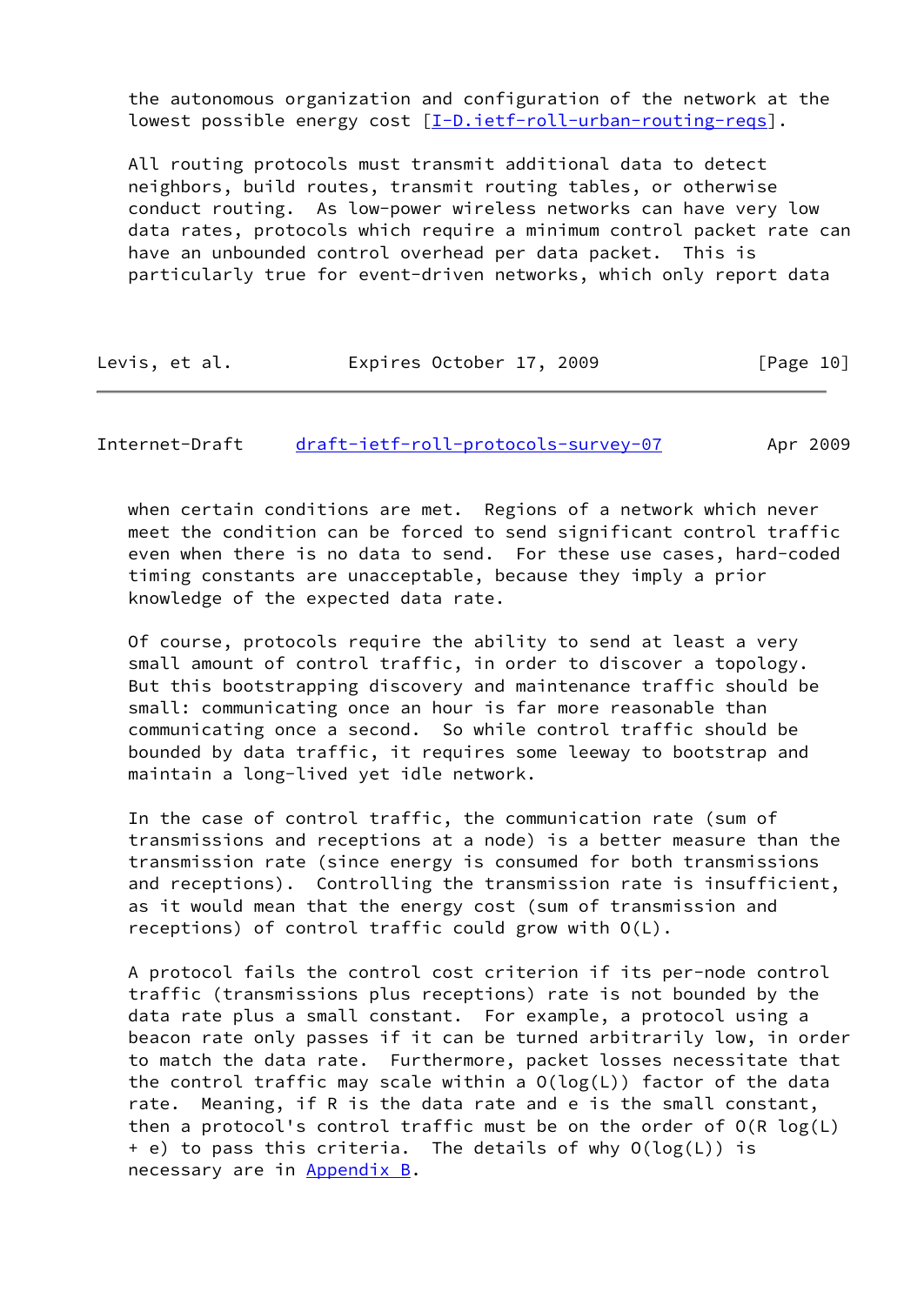#### <span id="page-12-0"></span>[4.5](#page-12-0). Link and Node Cost

 These two criteria specify how a protocol chooses routes for data packets to take through the network. Classical routing algorithms typically acknowledge the differing costs of paths and may use a shortest path algorithm to find paths. This is a requirement for low power networks, as links must be evaluated as part of an objective function across various metric types, such as minimizing latency and maximizing reliability [\[I-D.ietf-roll-indus-routing-reqs](#page-21-4)].

 However, in low power networks it is also desirable to account for the cost of forwarding through particular routers. Applications require node or parameter constrained routing, which takes into account node properties and attributes such as power, memory, and battery life that dictate a router's willingness or ability to route other packets. Home routing requirements note that devices will vary

| Levis, et al. | Expires October 17, 2009 | [Page 11] |
|---------------|--------------------------|-----------|
|               |                          |           |

<span id="page-12-2"></span>Internet-Draft [draft-ietf-roll-protocols-survey-07](https://datatracker.ietf.org/doc/pdf/draft-ietf-roll-protocols-survey-07) Apr 2009

 in their duty cycle, and that routing protocols should prefer nodes with permanent power  $[\underline{I-D.iett-roll-home-routine-regs}]$ . The urban requirements note that routing protocols may wish to take advantage of differing data processing and management capabilities among network devices [\[I-D.ietf-roll-urban-routing-reqs](#page-22-2)]. Finally, industrial requirements cite differing lifetime requirements as an important factor to account for [\[I-D.ietf-roll-indus-routing-reqs](#page-21-4)]. Node cost refers to the ability for a protocol to incorporate router properties into routing metrics and use node attributes for constraint-based routing.

 A "pass" indicates that the protocol contains a mechanism allowing these considerations to be considered when choosing routes.

## <span id="page-12-1"></span>[5](#page-12-1). Routing Protocol Taxonomy

 Routing protocols broadly fall into two classes: link-state and distance-vector.

 A router running a link-state protocol first establishes adjacency with its neighbors and then reliably floods the local topology information in the form of a Link State Advertisement packet. The collection of LSAs constitutes the Link State Database (LSDB) that represents the network topology, and routers synchronize their LSDBs.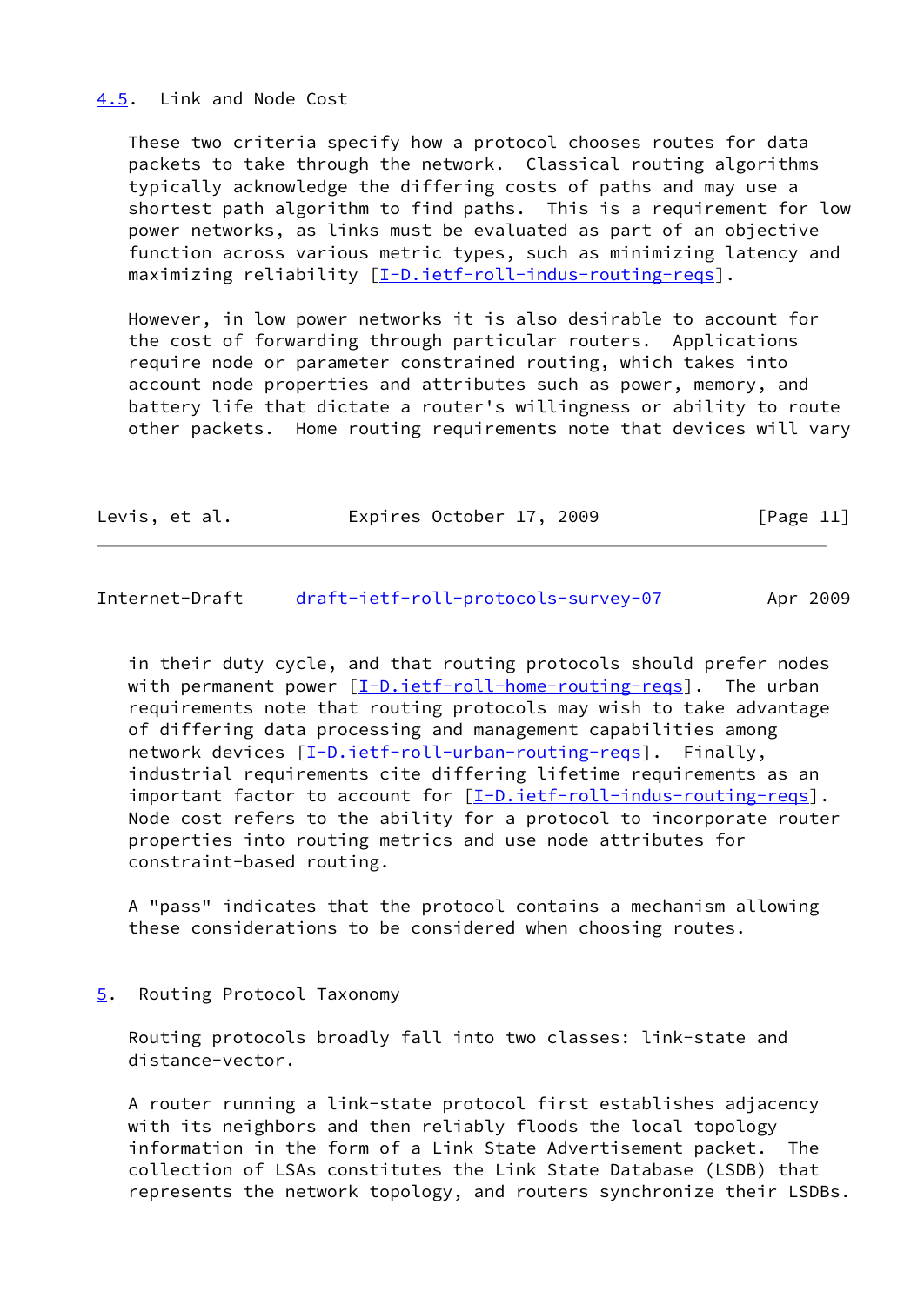Thus each node in the network has a complete view of the network topology. Each router uses its LSDB to compute a routing table where each entry (reachable IP destination address) points to the next hop along the shortest path according to some metric. Link state protocols (such as OSPF and IS-IS) support the concept of area (called "level" for IS-IS) whereby all the routers in the same area share the same view (they have the same LSDB) and areas are interconnected by border routers according to specific rules that advertise IP prefix reachability between areas.

 A distance vector protocol exchanges routing information rather than topological information. A router running a distance vector protocol exchanges information with its "neighbors" with which it has link layer connectivity. Tunneling and similar mechanisms can virtualize link layer connectivity to allow neighbors that are multiple layer 2 hops away. Rather than a map of the network topology from which each router can calculate routes, a distance vector protocol node has information on what routes its neighbors have. Each node's set of available routes is the union of its neighbors routes plus a route to itself. In a distance vector protocol, nodes may only advertise routes which are in use, enabling on-demand discovery. In comparison to link state protocols, distance vector protocols have the advantage of only requiring neighbor routing information, but also have

| Levis, et al. | Expires October 17, 2009 | [Page 12] |
|---------------|--------------------------|-----------|
|---------------|--------------------------|-----------|

<span id="page-13-0"></span>Internet-Draft [draft-ietf-roll-protocols-survey-07](https://datatracker.ietf.org/doc/pdf/draft-ietf-roll-protocols-survey-07) Apr 2009

 corresponding limitations which protocols must address, such as routing loops, count to infinity, split horizon, and slow convergence times. Furthermore, routing constraints are difficult to enforce with distance vector protocols.

 Neighbor discovery is a critical component of any routing protocol. It enables a protocol to learn about which other nodes are nearby and which it can use as the next hop for routes. As neighbor discovery is a key component of many protocols, several general protocols and protocol mechanisms have been designed to support it. A protocol's neighbor set is defined by how many "hops" away the set reaches. For example, the 1-hop neighbor set of a node is all nodes it can directly communicate with at the link layer, while the 2-hop neighbor set is its own 1-hop neighbor set and the 1-hop neighbor sets of all of its 1-hop neighbors.

 Because nodes often have very limited resources for storing routing state, protocols cannot assume that they can store complete neighbor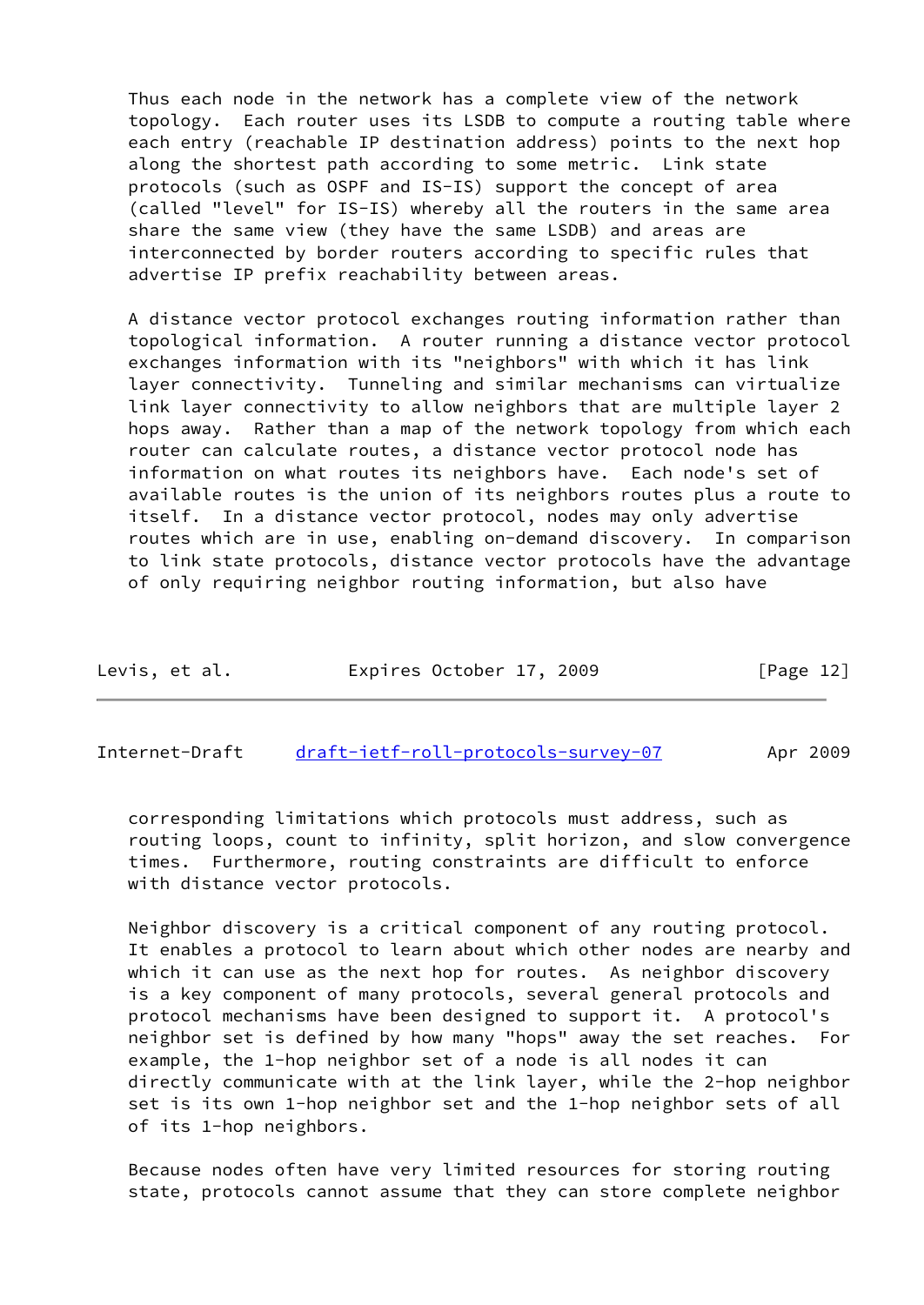information. For example, a node with 4kB of RAM, a typical amount for top-end microcontrollers, cannot store full neighbor state when it has 1000 other nodes nearby. This means that ROLL protocols must have mechanisms to decide which of many possible neighbors they monitor as routable next hops. For elements such as 2-hop neighborhoods, these decisions can have a significant impact on the topology that other nodes observe, and therefore may require intelligent logic to prevent effects such as network partitions.

#### <span id="page-14-0"></span>[5.1](#page-14-0). Protocols Today

 Wired networks draw from both approaches. OSPF or IS-IS, for example, are link-state protocols, while RIP is a distance-vector protocol.

 MANETs similarly draw from both approaches. OLSR is a link-state protocol, while AODV and DYMO are distance vector protocols. The general consensus in core networks is to use link state routing protocols as IGPs for a number of reasons: in many cases having a complete network topology view is required to adequately compute the shortest path according to some metrics. For some applications such as MPLS Traffic Engineering it is even required to have the knowledge of the Traffic Engineering Database for constraint based routing.

 Furthermore link state protocols typically have superior convergence speeds (ability to find an alternate path in case of network element failure), are easier to debug and troubleshoot, and introduce less control packet overhead than distance vector protocols. In contrast, distance vector protocols are simpler, require less computation, and have smaller storage requirements. Most of these tradeoffs are

| [Page 13]<br>Expires October 17, 2009<br>Levis, et al. |  |
|--------------------------------------------------------|--|
|--------------------------------------------------------|--|

## <span id="page-14-1"></span>Internet-Draft [draft-ietf-roll-protocols-survey-07](https://datatracker.ietf.org/doc/pdf/draft-ietf-roll-protocols-survey-07) Apr 2009

 similar in wireless networks, with one exception. Because wireless links can suffer from significant temporal variation, link state protocols can have higher traffic loads as topology changes must propagate globally, while in a distance vector protocol a node can make local routing decisions with no effect on the global routing topology.

 One protocol, DSR, does not easily fit into one of these two classes. Although it is a distance vector protocol, DSR has several properties that make it differ from most other protocols in this class. We examine these differences in our discussion of DSR.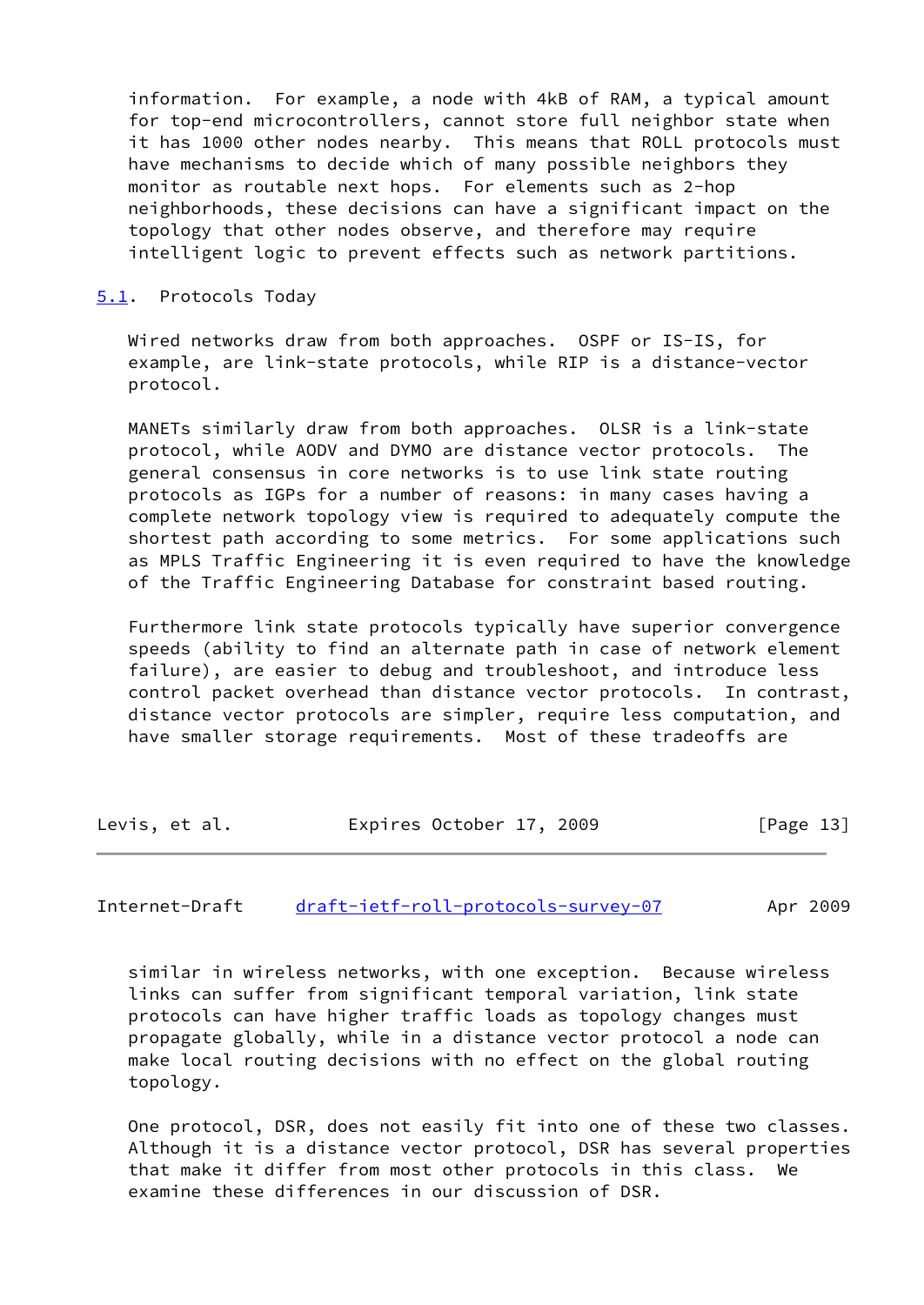The next two sections summarize several well established routing protocols. The table below shows, based on the criteria described above, whether these protocols meet ROLL criteria. [Appendix A](#page-23-0) contains the reasoning behind each value in the table.

| Protocol           | State | Loss | Control | Link Cost | Node Cost |
|--------------------|-------|------|---------|-----------|-----------|
| OSPF/IS-IS         | fail  | fail | fail    | pass      | fail      |
| OLSR <sub>v2</sub> | fail  | 7    |         | pass      | pass      |
| <b>TBRPF</b>       | fail  | pass | fail    | pass      | ?         |
| <b>RIP</b>         | pass  | fail | pass    | ?         | fail      |
| <b>AODV</b>        | pass  | fail | pass    | fail      | fail      |
| <b>DYMO</b>        | pass  | ?    | pass    | ?         | ?         |
| <b>DSR</b>         | fail  | pass | pass    | fail      | fail      |
|                    |       |      |         |           |           |

#### Figure 1

#### <span id="page-15-0"></span>[6](#page-15-0). Link State Protocols

<span id="page-15-1"></span>[6.1](#page-15-1). OSPF & IS-IS

OSPF (specified in [[RFC2328\]](https://datatracker.ietf.org/doc/pdf/rfc2328) for IPv4 and in [\[RFC2740](https://datatracker.ietf.org/doc/pdf/rfc2740)] for IPv6)) is a link state protocol designed for routing within an Internet Autonomous System (AS). OSPF provides the ability to divide a network into areas, which can establish a routing hierarchy. The topology within an area is hidden from other areas and IP prefix reachability across areas (inter-area routing) is provided using summary LSAs. The hierarchy implies that there is a top-level routing area (the backbone area) which connects other areas. Areas may be connected to the back-bone area through a virtual link. OSPF maintains routing adjacencies by sending hello messages. OSPF calculates the shortest path to a node using link metrics (that may reflect the link bandwidth, propagation delay, ...). OSPF Traffic Engineering (OSPF-TE, [[RFC3630](https://datatracker.ietf.org/doc/pdf/rfc3630)]) extends OSPF to include information

| Levis, et al. | Expires October 17, 2009 | [Page 14] |
|---------------|--------------------------|-----------|
|---------------|--------------------------|-----------|

<span id="page-15-2"></span>Internet-Draft [draft-ietf-roll-protocols-survey-07](https://datatracker.ietf.org/doc/pdf/draft-ietf-roll-protocols-survey-07) Apr 2009

on reservable, unreserved, and available bandwidth.

IS-IS (specified in [\[RFC1142](https://datatracker.ietf.org/doc/pdf/rfc1142)]) is similar in many respects to OSPF, but as a descendent of the OSI protocol suite differs in some places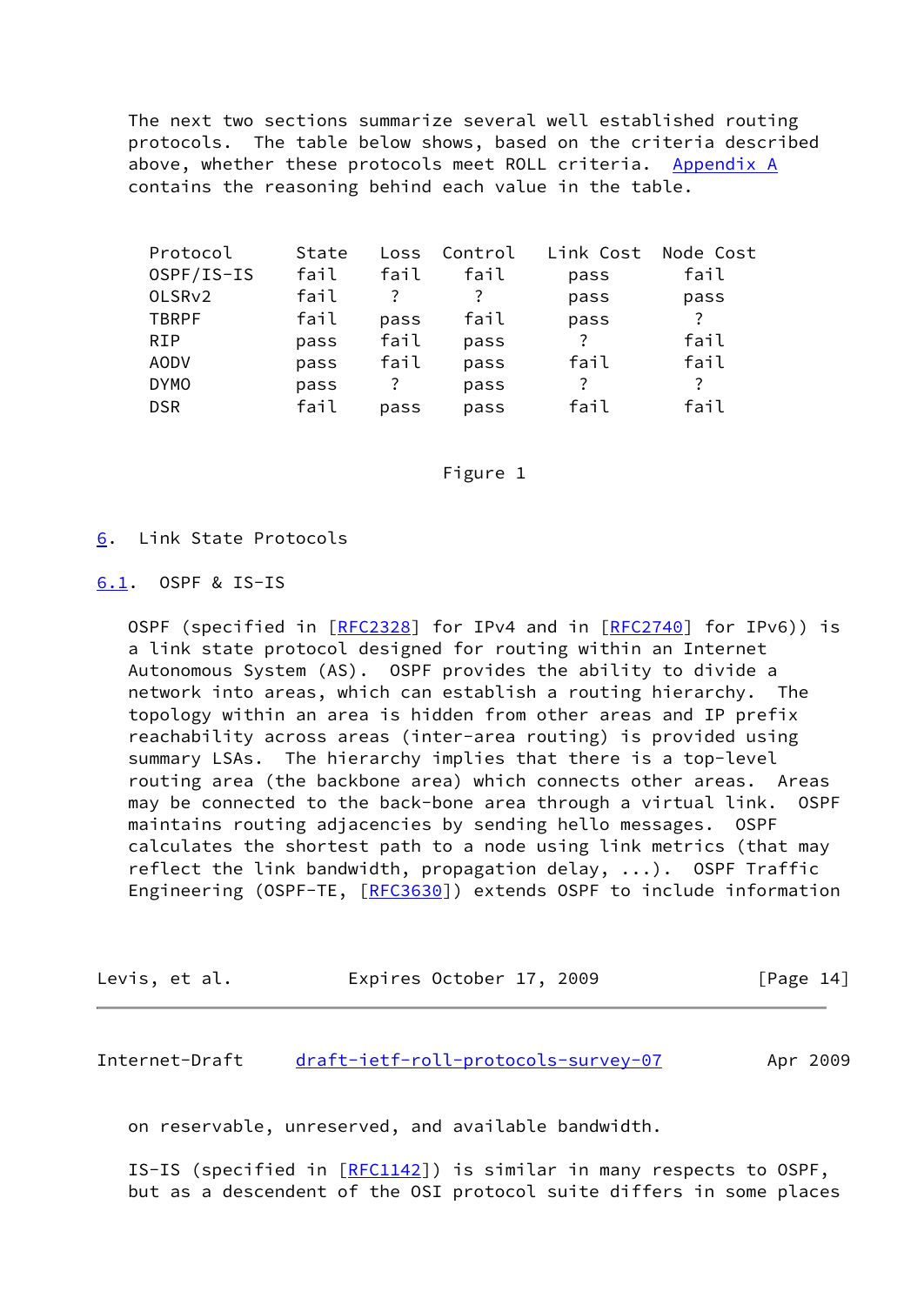such as the way areas are defined and used. However, routing adjacencies are also maintained by local propagation of the LSDB, and a shortest path computation is used over a metric space which may measure delay, errors, or other link properties.

## <span id="page-16-0"></span>[6.2](#page-16-0). OLSR & OLSRv2

 Optimized Link State Routing (OLSR) (see [\[RFC3626](https://datatracker.ietf.org/doc/pdf/rfc3626)] and [\[I-D.ietf-manet-olsrv2](#page-21-6)]) is a link state routing protocol for MANETs. OLSR routers flood link state advertisement packets throughout the entire network, such that each node has a map of the network topology. Because link variations can lead to heavy flooding traffic when using a link state approach, OLSR establishes a topology for minimizing this communication, imposes minimum time interval between two successive control transmissions by a router, and makes triggered updates optional. Each node maintains a set of nodes called its Multipoint Relays (MPR), which is a subset of the one-hop neighbors whose connectivity covers the two-hop neighborhood. Each node that is an MPR maintains a set called its MPR selectors, which are nodes that have chosen it to be an MPR.

 OLSR uses these two sets to apply three optimizations. First, only MPRs generate link state information. Second, nodes use MPRs to limit the set of nodes that forward link state packets. Third, an MPR, rather than advertise all of its links, can advertise only links to its MPR selectors. Together, these three optimizations can greatly reduce the control traffic in dense networks, as the number of MPRs should not increase significantly as a network becomes denser.

 OLSR selects routes based on hop counts, and assumes an underlying protocol that determines whether a link exists between two nodes. OLSR's optimized flooding allows it to quickly adapt to and propagate topology changes.

 OLSR is closely related to clustering algorithms in the wireless sensor networking literature, in which cluster heads are elected such that routing occurs over links between cluster heads and all other nodes are leaves that communicate to a cluster head.

## <span id="page-16-1"></span>[6.3](#page-16-1). TBRPF

 Topology Dissemination Based on Reverse Path Forwarding (see [\[RFC3684](https://datatracker.ietf.org/doc/pdf/rfc3684)]) is another proactive link state protocol for MANETs.

| Levis, et al. | Expires October 17, 2009 | [Page 15] |
|---------------|--------------------------|-----------|
|---------------|--------------------------|-----------|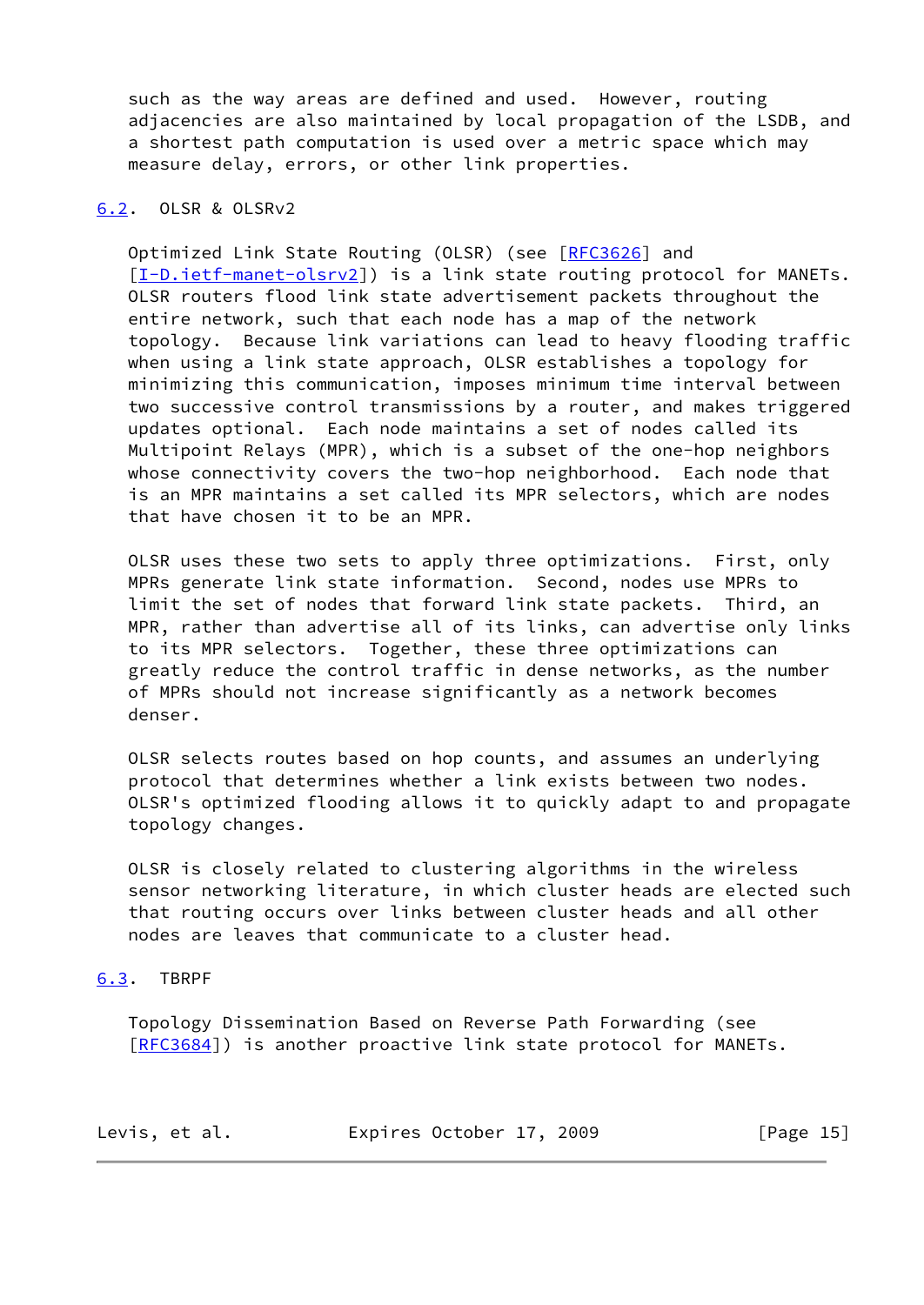<span id="page-17-1"></span> TBRPF computes a source tree, which provides routes to all reachable nodes. It reduces control packet overhead by having nodes only transmit a subset of their source tree as well as by using differential updates.

 The major difference between TBRPF and OLSR is the routing data that nodes advertise and who chooses to aggregate information. In OLSR, nodes select neighbors to be MPRs and advertise their link state for them; in TBRPF, nodes elect themselves to advertise relevant link state based on whether it acts as a next hop.

#### <span id="page-17-0"></span>[7](#page-17-0). Distance Vector protocols

## <span id="page-17-2"></span>[7.1](#page-17-2). RIP

The Routing Information Protocol (RIP) (defined in [[RFC2453\]](https://datatracker.ietf.org/doc/pdf/rfc2453)) predates OSPF. As it is a distance vector protocol, routing loops can occur and considerable work has been done to accelerate convergence since the initial RIP protocols were introduced. RIP measures route cost in terms of hops, and detects routing loops by observing a route cost approach infinity where "infinity" is referred to as a maximum number of hops. RIP is typically not appropriate for situations where routes need to be chosen based on real-time parameters such as measured delay, reliability, or load or when the network topology needs to be known for route computation.

 "Triggered RIP" (defined in [\[RFC2091](https://datatracker.ietf.org/doc/pdf/rfc2091)]) was originally designed to support "on-demand" circuits. The aim of triggered RIP is to avoid systematically sending the routing database on regular intervals. Instead, triggered RIP sends the database when there is a routing update or a next hop adjacency change: once neighbors have exchanged their routing database, only incremental updates need to be sent. Because incremental updates cannot depend on periodic traffic to overcome loses, triggered RIP uses acknowledgment based mechanisms for reliable delivery.

#### <span id="page-17-3"></span>[7.2](#page-17-3). Ad-hoc On Demand Vector Routing (AODV)

AODV (specified in [[RFC3561\]](https://datatracker.ietf.org/doc/pdf/rfc3561)) is a distance vector protocol for MANETs. When one AODV node requires a route to another, it floods a request in the network to discover a route. A depth-scoped flooding process avoids discovery from expanding to the most distant regions of the network that are in the opposite direction of the destination. AODV chooses routes that have the minimum hop count.

If an AODV route request reaches a node that has a route to the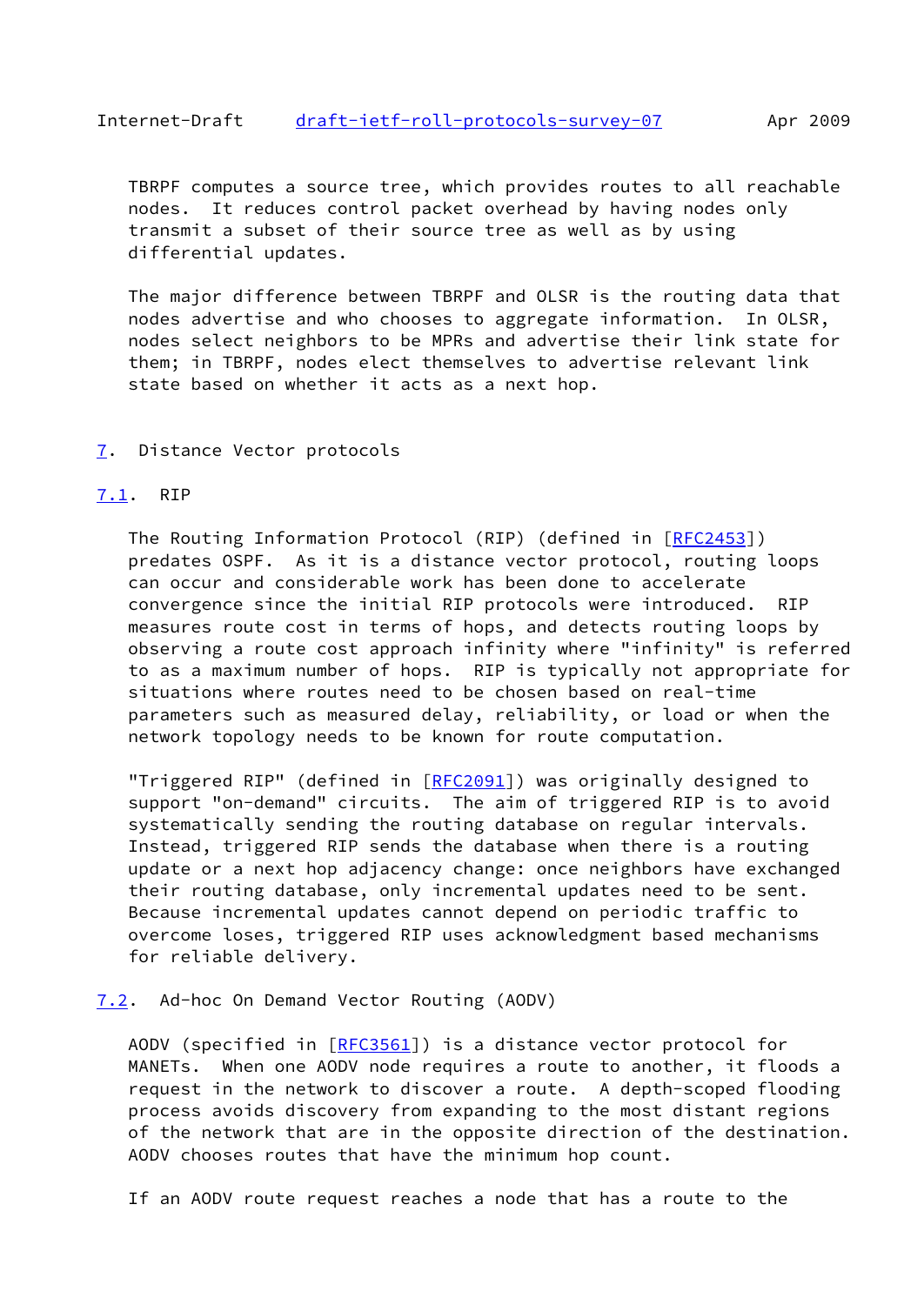Levis, et al. Expires October 17, 2009 [Page 16]

<span id="page-18-1"></span>Internet-Draft [draft-ietf-roll-protocols-survey-07](https://datatracker.ietf.org/doc/pdf/draft-ietf-roll-protocols-survey-07) Apr 2009

 reply along the reverse route. All nodes along the reverse route can cache the route. When routes break due to topology changes, AODV floods error messages and issues a new request. Because AODV is on demand it only maintains routes for active nodes. When a link breaks, AODV issues a Route Error (RERR) and a new route request message (RREQ), with a higher sequence number so nodes do not respond from their route caches. These packets can flood the entire network.

#### <span id="page-18-0"></span>[7.3](#page-18-0). DYMO

Dynamic Mobile On-Demand routing (DYMO) ([\[I-D.ietf-manet-dymo](#page-21-5)]) is an evolution of AODV. The basic functionality is the same, but it has different packet formats, handling rules, and supports path accumulation. Path accumulation allows a single DYMO route request to generate routes to all nodes along the route to that destination. Like AODV, DYMO uses a distance value as its routing metric which must be at least the hop count, but allows DYMO to represent link costs. Like AODV, on link breaks DYMO issues a new route request message (RREQ), with a higher sequence number so nodes do not respond from their route caches. Correspondingly, a route request can flood the entire network.

#### <span id="page-18-2"></span>[7.4](#page-18-2). DSR

Dynamic Source Routing ([\[RFC4728](https://datatracker.ietf.org/doc/pdf/rfc4728)]) is a distance vector protocol for MANETs, but a DSR packet source explicitly specifies the route for each packet. Because the route is determined at a single place - the source -- DSR does not require sequence numbers or other mechanisms to prevent routing loops, as there is no problem of inconsistent routing tables. Unlike AODV and DYMO, by pushing state into packet headers, DSR does not require per-destination routing state. Instead, a node originating packets only needs to store a spanning tree of the part of the network it is communicating with.

#### <span id="page-18-3"></span>[8](#page-18-3). Neighbor Discovery

 A limit on maintained routing state (light footprint) prevents ROLL protocols from assuming they know all 1-hop, 2-hop, or N-hop neighbors. For this reason, while protocols such as MANET-NHDP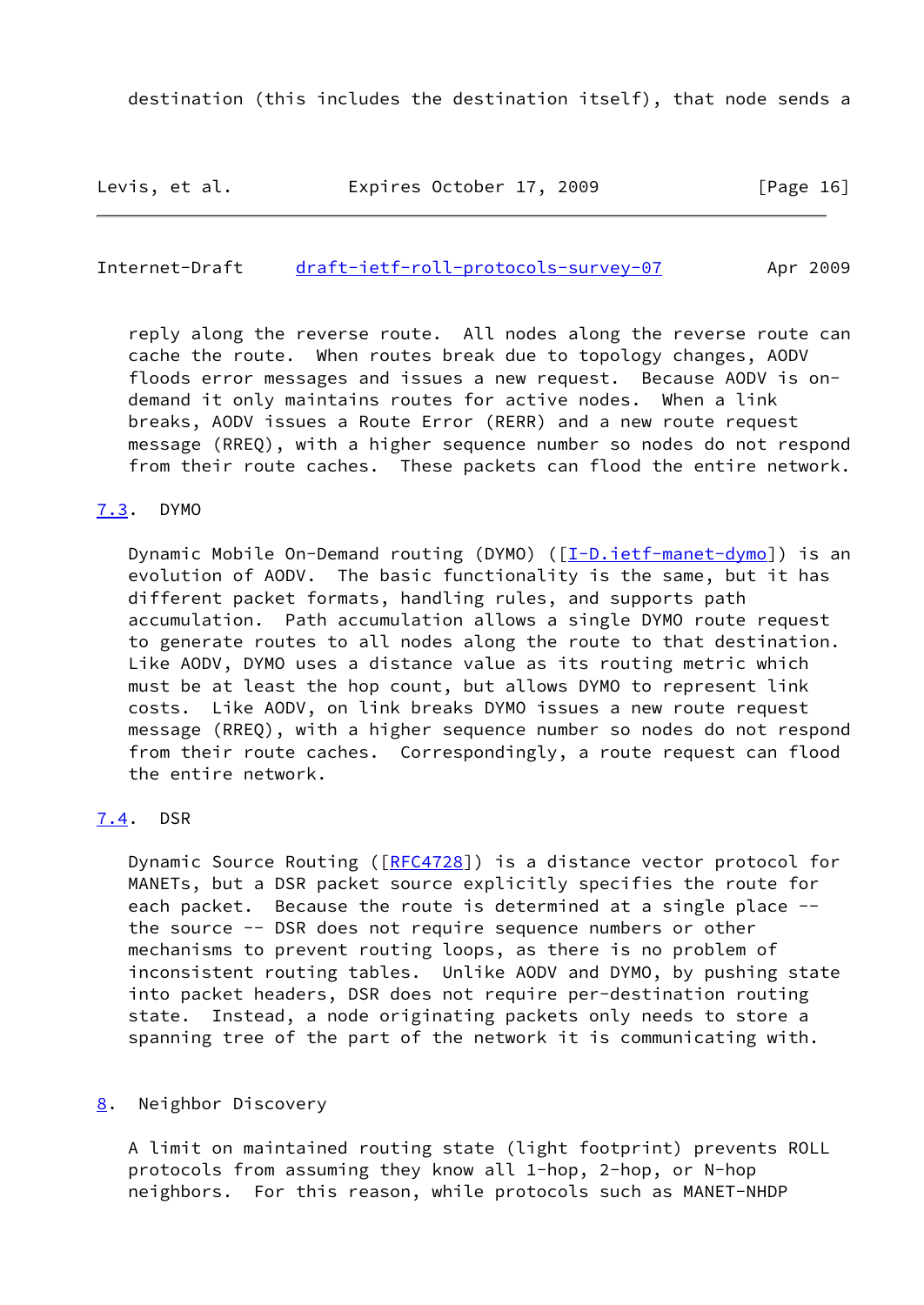([\[I-D.ietf-manet-nhdp](#page-21-7)]) and IPv6's neighbor discovery ([\[RFC4861](https://datatracker.ietf.org/doc/pdf/rfc4861)]) provide basic mechanisms for discovering link-layer neighbors, not all of their features are relevant. This section describes these two protocols, their capabilities, and how ROLL protocols could leverage them.

| Levis, et al. | Expires October 17, 2009 |  | [Page 17] |
|---------------|--------------------------|--|-----------|
|               |                          |  |           |

## <span id="page-19-1"></span>Internet-Draft [draft-ietf-roll-protocols-survey-07](https://datatracker.ietf.org/doc/pdf/draft-ietf-roll-protocols-survey-07) Apr 2009

#### <span id="page-19-0"></span>[8.1](#page-19-0). IPv6 Neighbor Discovery

 IPv6 neighbor discovery provides mechanisms for nodes to discover single-hop neighbors as well as routers that can forward packets past the local neighborhood. There is an implicit assumption that the delegation of whether a node is a router or not is static (e.g., based on a wired topology). The fact that all routers must respond to a Router Solicitation requires that the number of routers with a 1-hop neighborhood is small, or there will be a reply implosion. Furthermore, IPv6 neighbor discovery's support of address autoconfiguration assumes address provisioning, in that addresses reflect the underlying communication topology. IPv6 neighbor discovery does not consider asymmetric links. Nevertheless, it may be possible to extend and adapt IPv6's mechanisms to wireless in order to avoid response storms and implosions.

#### <span id="page-19-2"></span>[8.2](#page-19-2). MANET-NHDP

 The MANET Neighborhood Discovery Protocol (MANET-NHDP) provides mechanisms for discovering a MANET router's symmetric 2-hop neighborhood. It maintains information on discovered links, their interfaces, status, and neighbor sets. MANET-NHDP advertises a node's local link state; by listening to all of its 1-hop neighbor's advertisements, a node can compute its 2-hop neighborhood. MANET- NHDP link state advertisements can include a link quality metric. MANET-NHDP's node information base includes all interface addresses of each 1-hop neighbor: for low-power nodes, this state requirement can be difficult to support.

## <span id="page-19-3"></span>[9](#page-19-3). Conclusion

Figure 1 shows that no existing IETF protocol specification meets the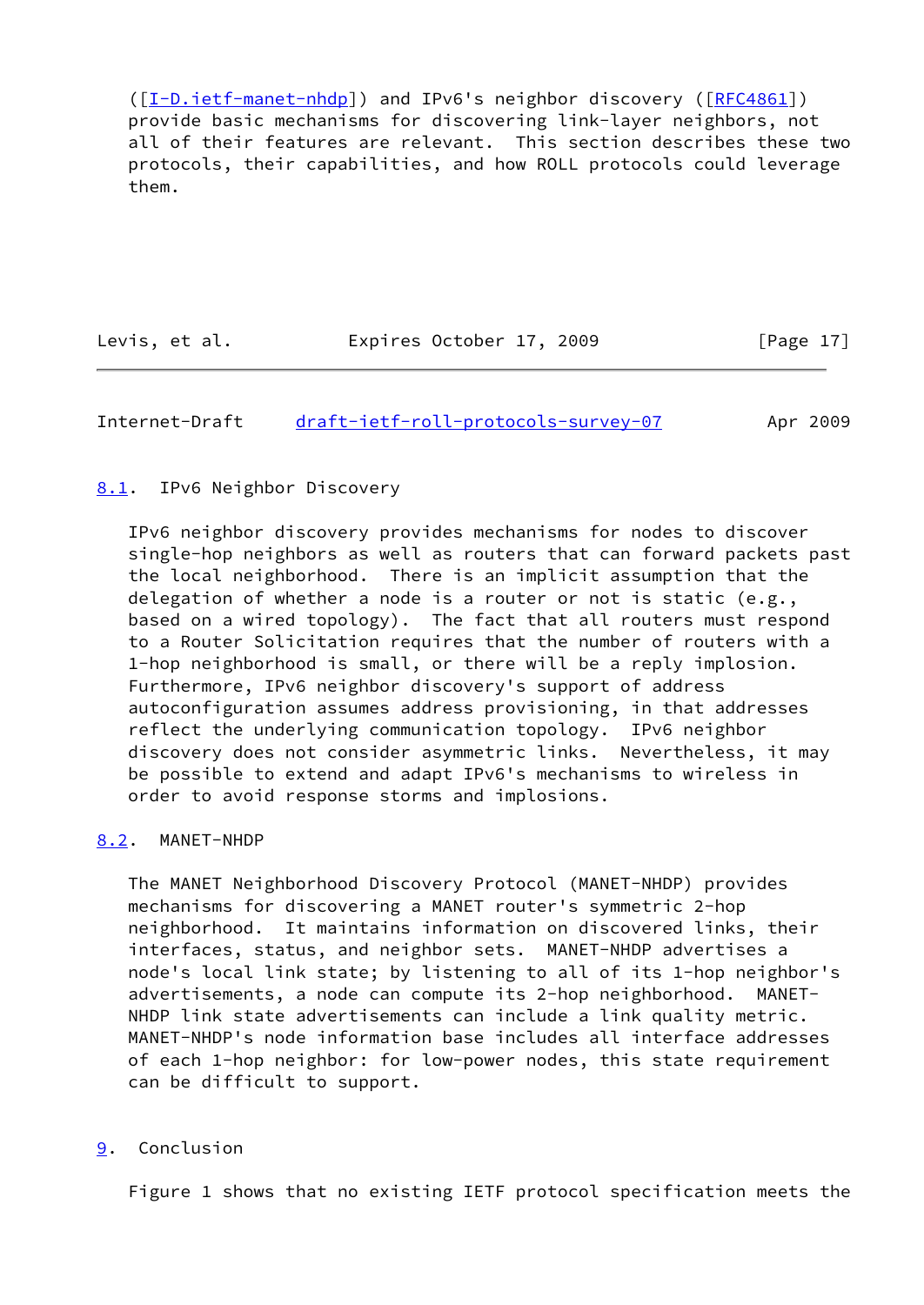criteria described in [Section 4.](#page-8-0) Therefore, having a routing protocol for LLNs requires new protocol specification documents. Whether such documents describe modifications to existing protocols or new protocols it outside the scope of this document and warrants further discussion. However, the results in Figure 1 may provide some insight or guidance in such a discusssion, indicating what protocol mechanisms may be better suited to LLNs than others.

 Such a discussion should not, however, be limited to the protocols listed in Figure Figure 1. There are many existing protocols which are unsuitable as a general routing protocol but describe mechanisms that could be very useful in the context of LLNs. Any such future discussion ought to consider how routing in LLNs may benefit from examining mechanisms from a broader suite of protocols than those listed in Figure Figure 1.

| Levis, et al. |  | Expires October 17, 2009 |  | [Page 18] |
|---------------|--|--------------------------|--|-----------|
|---------------|--|--------------------------|--|-----------|

<span id="page-20-1"></span>Internet-Draft [draft-ietf-roll-protocols-survey-07](https://datatracker.ietf.org/doc/pdf/draft-ietf-roll-protocols-survey-07) Apr 2009

#### <span id="page-20-0"></span>[10.](#page-20-0) Security Considerations

 LLNs have security considerations. These considerations vary greatly depending on application domain. For example, deployers industrial monitoring networks may impose more stringent confidentiality requirements than home automation networks do. Such requirements are an important consideration in protocol design, but their variety makes distilling them to a minimalist set of "necessary but not sufficient" criteria is of limited use. The criteria in this document are not the only requirements and considerations in LLN protocols, and as such the omission of a security criterion should not be interpreted as a lack of a need for security in LLNs.

<span id="page-20-2"></span>[11.](#page-20-2) IANA Considerations

This document includes no request to IANA.

#### <span id="page-20-3"></span>[12.](#page-20-3) Acknowledgements

 The authors would like to thank all the members of the ROLL working group for their valuable comments, and the chairs for their helpful guidance.

We are also indebted to the Sensor Network Architecture group at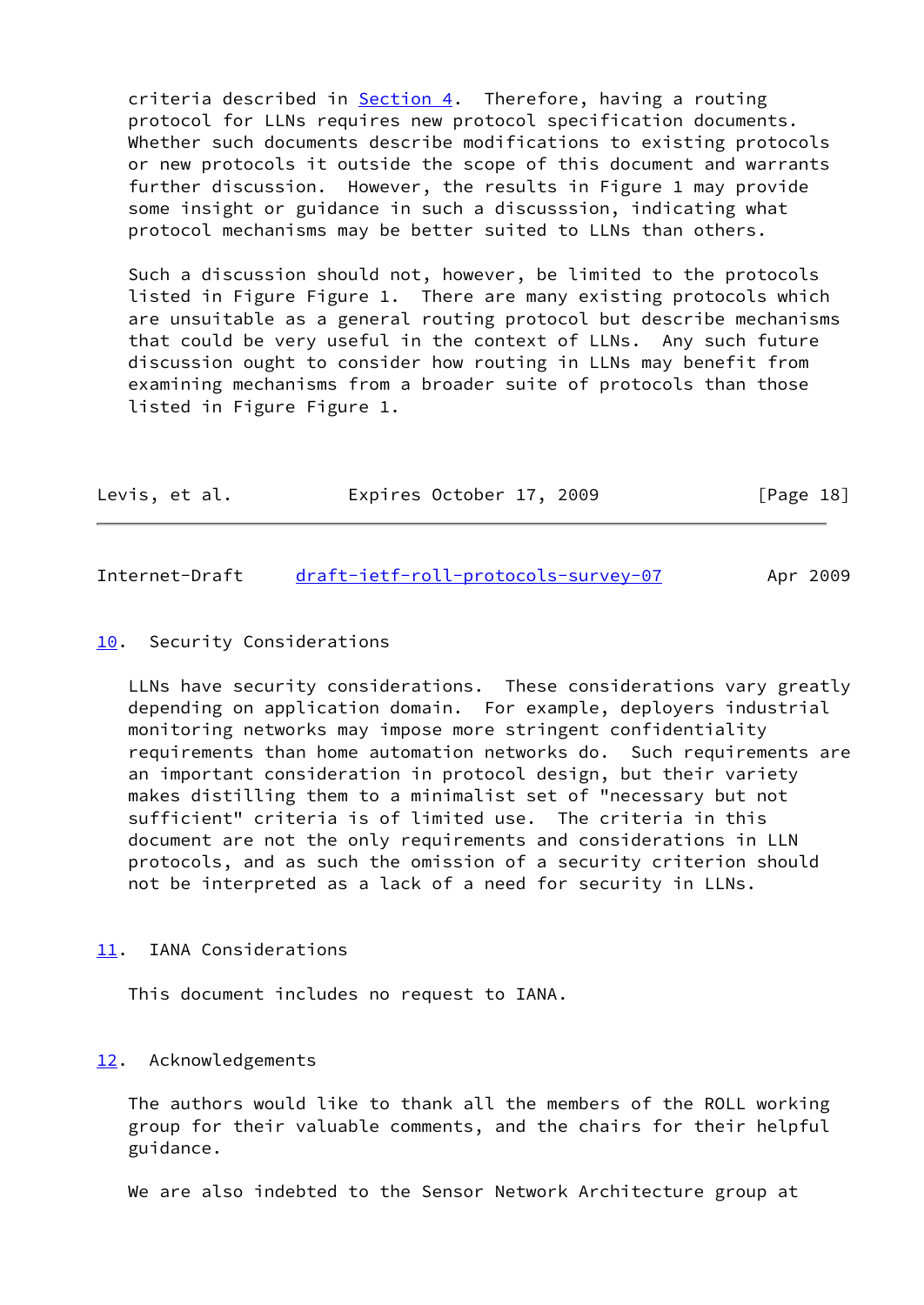Berkeley for contributing their helpful analysis: Prabal Dutta, Rodrigo Fonseca, Xiaofan Jiang, Jaein Jeong, Jorge Ortiz, and Jay Tanega.

- <span id="page-21-0"></span>[13.](#page-21-0) References
- <span id="page-21-1"></span>[13.1](#page-21-1). Normative References

 [RFC2119] Bradner, S., "Key words for use in RFCs to Indicate Requirement Levels", [BCP 14](https://datatracker.ietf.org/doc/pdf/bcp14), [RFC 2119](https://datatracker.ietf.org/doc/pdf/rfc2119), March 1997.

<span id="page-21-2"></span>[13.2](#page-21-2). Informative References

<span id="page-21-5"></span> [I-D.ietf-manet-dymo] Chakeres, I. and C. Perkins, "Dynamic MANET On-demand (DYMO) Routing", [draft-ietf-manet-dymo-15](https://datatracker.ietf.org/doc/pdf/draft-ietf-manet-dymo-15) (work in progress), November 2008.

<span id="page-21-7"></span> [I-D.ietf-manet-nhdp] Clausen, T., Dearlove, C., and J. Dean, "MANET Neighborhood Discovery Protocol (NHDP)",

| Levis, et al. | Expires October 17, 2009 |  | [Page 19] |
|---------------|--------------------------|--|-----------|
|---------------|--------------------------|--|-----------|

Internet-Draft [draft-ietf-roll-protocols-survey-07](https://datatracker.ietf.org/doc/pdf/draft-ietf-roll-protocols-survey-07) Apr 2009

[draft-ietf-manet-nhdp-07](https://datatracker.ietf.org/doc/pdf/draft-ietf-manet-nhdp-07) (work in progress), July 2008.

<span id="page-21-6"></span>[I-D.ietf-manet-olsrv2]

 Clausen, T., Dearlove, C., and P. Jacquet, "The Optimized Link State Routing Protocol version 2", [draft-ietf-manet-olsrv2-07](https://datatracker.ietf.org/doc/pdf/draft-ietf-manet-olsrv2-07) (work in progress), July 2008.

<span id="page-21-3"></span>[I-D.ietf-roll-home-routing-reqs]

 Porcu, G., "Home Automation Routing Requirements in Low Power and Lossy Networks", [draft-ietf-roll-home-routing-reqs-06](https://datatracker.ietf.org/doc/pdf/draft-ietf-roll-home-routing-reqs-06) (work in progress), November 2008.

<span id="page-21-4"></span>[I-D.ietf-roll-indus-routing-reqs]

 Networks, D., Thubert, P., Dwars, S., and T. Phinney, "Industrial Routing Requirements in Low Power and Lossy Networks", [draft-ietf-roll-indus-routing-reqs-03](https://datatracker.ietf.org/doc/pdf/draft-ietf-roll-indus-routing-reqs-03) (work in progress), December 2008.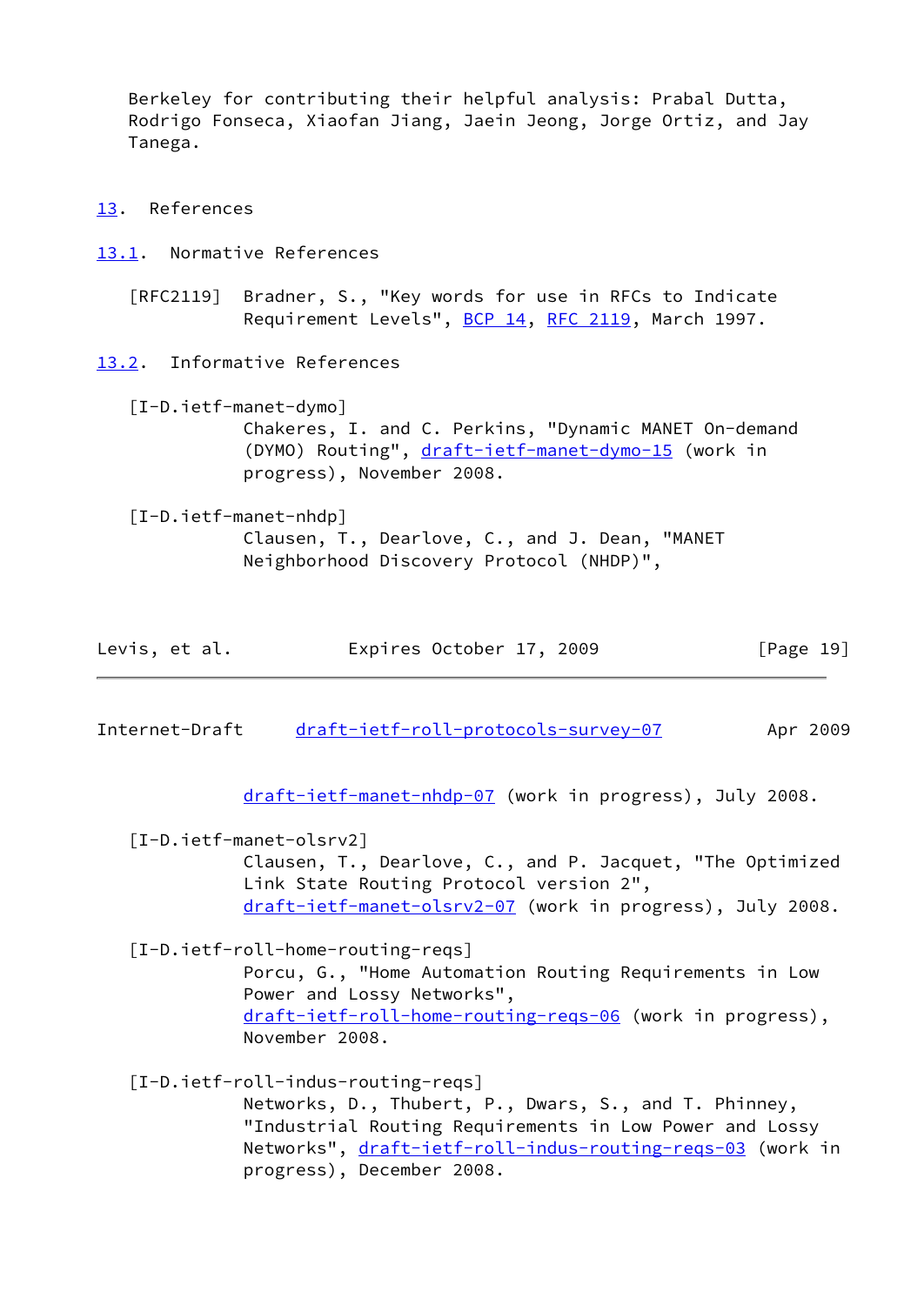<span id="page-22-2"></span>[I-D.ietf-roll-urban-routing-reqs]

 Dohler, M., Watteyne, T., Winter, T., Barthel, D., Jacquenet, C., Madhusudan, G., and G. Chegaray, "Urban WSNs Routing Requirements in Low Power and Lossy Networks", [draft-ietf-roll-urban-routing-reqs-03](https://datatracker.ietf.org/doc/pdf/draft-ietf-roll-urban-routing-reqs-03) (work in progress), January 2009.

<span id="page-22-1"></span>[I-D.irtf-dtnrg-prophet]

 Lindgren, A. and A. Doria, "Probabilistic Routing Protocol for Intermittently Connected Networks", [draft-irtf-dtnrg-prophet-01](https://datatracker.ietf.org/doc/pdf/draft-irtf-dtnrg-prophet-01) (work in progress), November 2008.

- [RFC1142] Oran, D., "OSI IS-IS Intra-domain Routing Protocol", [RFC 1142,](https://datatracker.ietf.org/doc/pdf/rfc1142) February 1990.
- [RFC2091] Meyer, G. and S. Sherry, "Triggered Extensions to RIP to Support Demand Circuits", [RFC 2091](https://datatracker.ietf.org/doc/pdf/rfc2091), January 1997.
- [RFC2328] Moy, J., "OSPF Version 2", STD 54, [RFC 2328](https://datatracker.ietf.org/doc/pdf/rfc2328), April 1998.
- [RFC2453] Malkin, G., "RIP Version 2", STD 56, [RFC 2453](https://datatracker.ietf.org/doc/pdf/rfc2453), November 1998.
- [RFC2740] Coltun, R., Ferguson, D., and J. Moy, "OSPF for IPv6", [RFC 2740,](https://datatracker.ietf.org/doc/pdf/rfc2740) December 1999.
- [RFC3561] Perkins, C., Belding-Royer, E., and S. Das, "Ad hoc On- Demand Distance Vector (AODV) Routing", [RFC 3561,](https://datatracker.ietf.org/doc/pdf/rfc3561)

| Expires October 17, 2009<br>Levis, et al. | [Page 20] |
|-------------------------------------------|-----------|
|-------------------------------------------|-----------|

<span id="page-22-0"></span>Internet-Draft [draft-ietf-roll-protocols-survey-07](https://datatracker.ietf.org/doc/pdf/draft-ietf-roll-protocols-survey-07) Apr 2009

July 2003.

- [RFC3626] Clausen, T. and P. Jacquet, "Optimized Link State Routing Protocol (OLSR)", [RFC 3626](https://datatracker.ietf.org/doc/pdf/rfc3626), October 2003.
- [RFC3630] Katz, D., Kompella, K., and D. Yeung, "Traffic Engineering (TE) Extensions to OSPF Version 2", [RFC 3630,](https://datatracker.ietf.org/doc/pdf/rfc3630) September 2003.
- [RFC3684] Ogier, R., Templin, F., and M. Lewis, "Topology Dissemination Based on Reverse-Path Forwarding (TBRPF)", [RFC 3684,](https://datatracker.ietf.org/doc/pdf/rfc3684) February 2004.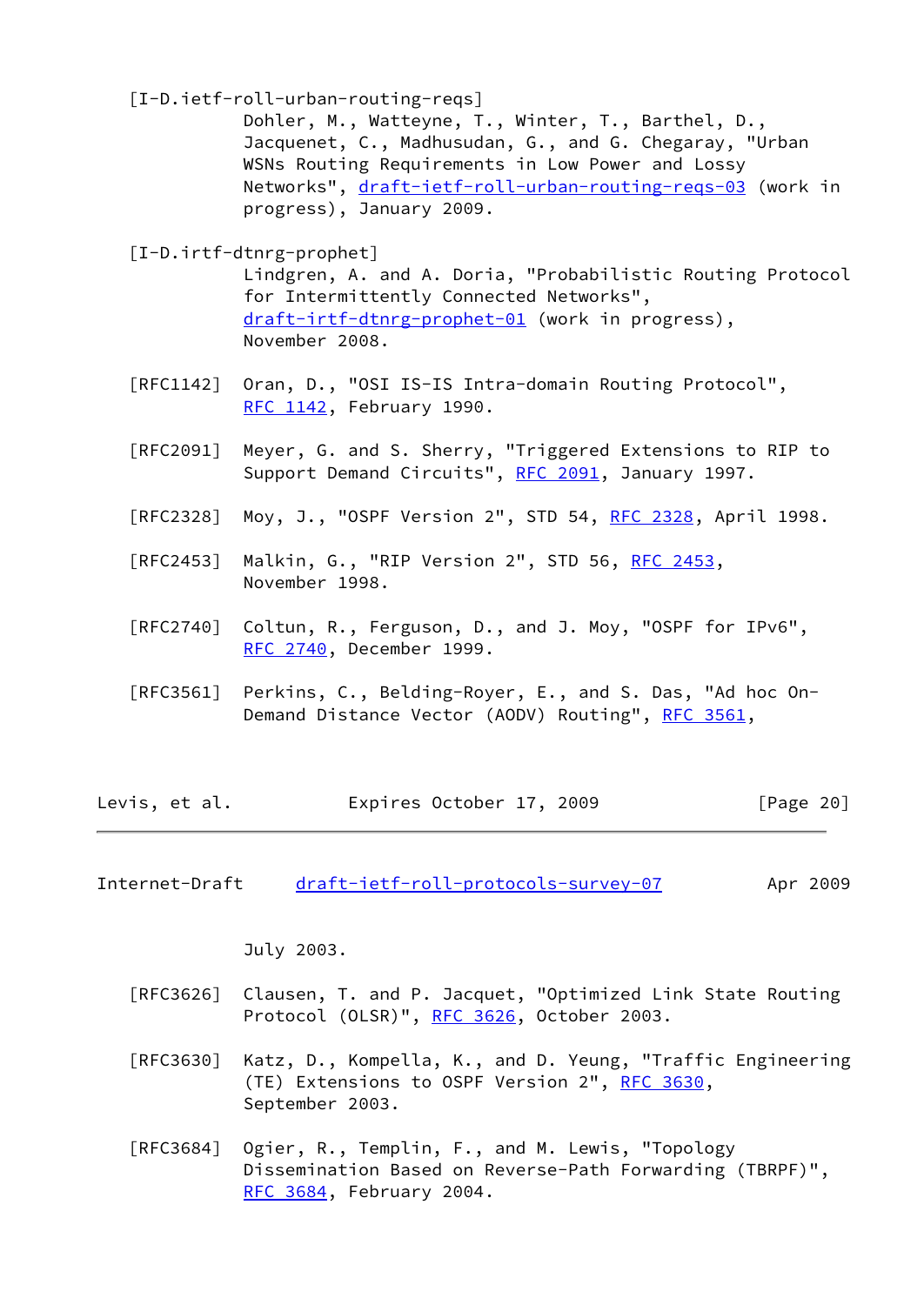- [RFC4728] Johnson, D., Hu, Y., and D. Maltz, "The Dynamic Source Routing Protocol (DSR) for Mobile Ad Hoc Networks for IPv4", [RFC 4728](https://datatracker.ietf.org/doc/pdf/rfc4728), February 2007.
- [RFC4861] Narten, T., Nordmark, E., Simpson, W., and H. Soliman, "Neighbor Discovery for IP version 6 (IPv6)", [RFC 4861](https://datatracker.ietf.org/doc/pdf/rfc4861), September 2007.
- [RFC5050] Scott, K. and S. Burleigh, "Bundle Protocol Specification", [RFC 5050,](https://datatracker.ietf.org/doc/pdf/rfc5050) November 2007.
- [RFC5326] Ramadas, M., Burleigh, S., and S. Farrell, "Licklider Transmission Protocol - Specification", [RFC 5326,](https://datatracker.ietf.org/doc/pdf/rfc5326) September 2008.

<span id="page-23-1"></span>[chakeres.transparent]

 Chakeres, I. and E. Belding-Royer, "Transparent Influence of Path Selection in Heterogeneous Ad hoc Networks", Proceedings of the 15th IEEE International Symposium on Personal, Indoor and Mobile Radio Communications (PIMRC) , September 2004.

<span id="page-23-0"></span>[Appendix A.](#page-23-0) Routing protocol scalability analysis

 This aim of this Appendix is to provide the details for the analysis routing scalability analysis.

"OSPF & IS-IS"

 OSPF floods link state through a network. Each router must receive this complete link set. OSPF fails the routing state criterion because it requires each router to discover each link in the network, for a total routing table size which is  $O(N * L)$ . This also causes it to fail the control cost criterion, since this information must be

| Levis, et al. |  |  | Expires October 17, 2009 |  |  | [Page 21] |  |
|---------------|--|--|--------------------------|--|--|-----------|--|
|---------------|--|--|--------------------------|--|--|-----------|--|

Internet-Draft [draft-ietf-roll-protocols-survey-07](https://datatracker.ietf.org/doc/pdf/draft-ietf-roll-protocols-survey-07) Apr 2009

 propagated. Furthermore, changes in the link set require re-flooding the network link state even if the changed links were not being used. Since link state changes in wireless networks are often uncorrelated with data traffic and are instead caused by external (environmental) factors, this causes OSPF to fail both the control cost and loss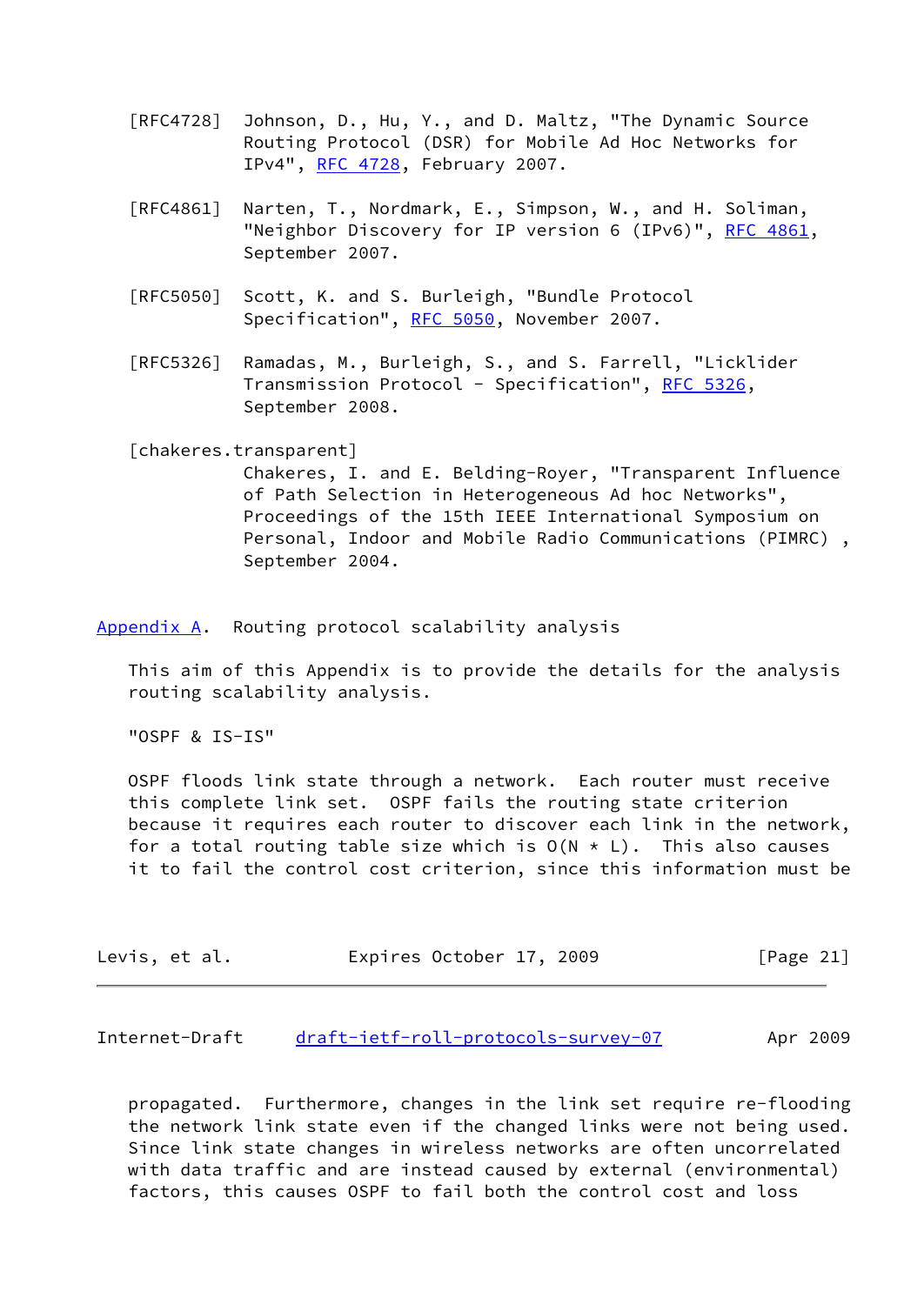response criteria. OSPF routers can impose policies on the use of links and can consider link properties (Type of Service), as the cost associated with an edge is configurable by the system administrator [\[RFC2328](https://datatracker.ietf.org/doc/pdf/rfc2328)], so receive a pass for link cost. However, there is no way to associate metrics with routers (as costs are only applied to outgoing interfaces, i.e. edges) when computing paths, and so fails the node cost criteria. While [\[RFC3630](https://datatracker.ietf.org/doc/pdf/rfc3630)] discusses paths that take into account node attributes, it specifically states that no known algorithm or mechanism currently exists for incoporating this into the OSPF RFC.

 IS-IS receives the same results as OSPF, because it maintains a consistent LSDB using similar mechanisms, and can account for link costs but not router costs in its shortest path computation.

"OLSRv2"

 OLSRv2 is a proactive link state protocol, flooding link state information through a set of multipoint relays (MPRs). Routing state includes 1-hop neighbor information for each node in the network, 1-hop and 2-hop information for neighbors (for MPR selection), and a routing table (consisting of destination, and next hop), resulting in state proportional to network size and density  $(0(N*L + L^2))$ , and failing the routing state criterion.

 Unacceptable control traffic overhead may arise from flooding and maintenance. HELLO messages are periodically broadcast local beacon messages, but TC messages spread topology information throughout the network (using MPRs). As such, control traffic is proportional to  $O(N^2)$ . MPRs reduce this load to  $O(N^2 / L)$ . As the number of MPRs is inversely proportional to the density of the network and L is bounded by N, this means control traffic is at best proportional to  $O(N)$ .

 Fisheye routing is a technique to reduce the frequency routing updates as the routing update propagates away from its source. This has the potential to reduce the control overhead to acceptable levels, and it is possible to implement this technique without violating the specification because the specification does not require that all updates be sent with the same frequency. However, there is no specification of how this should be accomplished. Thus, OLSR receives a "?" for the control traffic criterion. Fisheye routing does not alter the table size, so it does not modify OLSR's

| Levis, et al. |  |  | Expires October 17, 2009 |  |  |  | [Page 22] |  |
|---------------|--|--|--------------------------|--|--|--|-----------|--|
|---------------|--|--|--------------------------|--|--|--|-----------|--|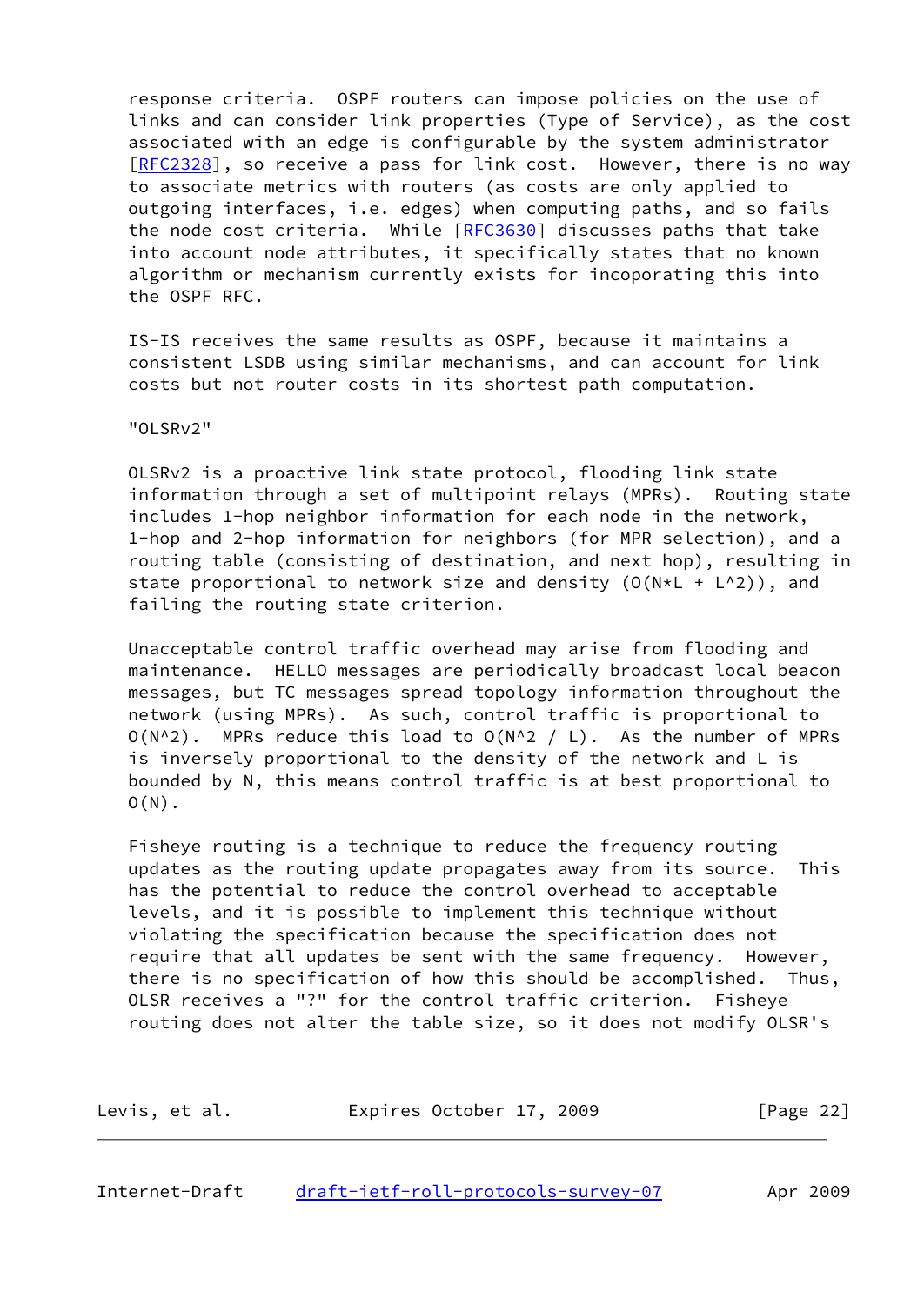result ("fail") on the routing state criterion.

 Furthermore, changes in the link set may require re-flooding the network link state even if those links were not being used by routing. OLSR makes these triggered floods optional, but as sending no triggered updates will raise problems in topology consistency, OLSRv2 receives a '?' in the loss response criterion.

 OLSR allows for specification of link quality, and also provides a 'Willingness' metric to symbolize node cost, giving it a pass for both those criteria.

"TBRPF"

 As a link state protocol where each node maintains a database of the entire network topology, TBRPF's routing table size scales with network size and density, leading to table sizes which are  $O(N * L)$  when a node receives disjoint link sets from its neighbors. This causes the protocol to fail the routing state criterion. The protocol's use of differential updates should allow both fast response time and incremental changes once the distributed database of links has been established. Differential updates are only used to reduce response time to changing network conditions, not to reduce the amount of topology information sent, since each node will periodically send their piece of the topology. As a result, TBRPF fails the control overhead criterion. However, its differential updates triggered by link failure do not immediately cause a global re-flooding of state (but only to affected routers) [\[RFC3684](https://datatracker.ietf.org/doc/pdf/rfc3684)], leading to a pass for loss response.

 TBRPF has a flexible neighbor management layer which enables it to incorporate various types of link metrics into its routing decision by enabling a USE METRIC flag [[RFC3684](https://datatracker.ietf.org/doc/pdf/rfc3684)]. As a result, it receives a pass for link cost. It also provides a mechanism whereby routers can maintain multiple link metrics to a single neighbor, some of which can be advertised by the neighbor router [\[RFC3684](https://datatracker.ietf.org/doc/pdf/rfc3684)]. Although the RFC does not specify a policy for using these values, developing one could allow TBRPF to satisfy this requirement, leading to a ? for the node cost requirement.

"RIP"

 RIP is a distance vector protocol: all routers maintain a route to all other routers. Routing table size is therefore O(N). However, if destinations are known apriori, table size can be reduced to O(D), resulting in a pass for routing state. While standard RIP requires each node broadcast a beacon per period, and that updates must be propagated by affected nodes, triggered RIP only sends updates when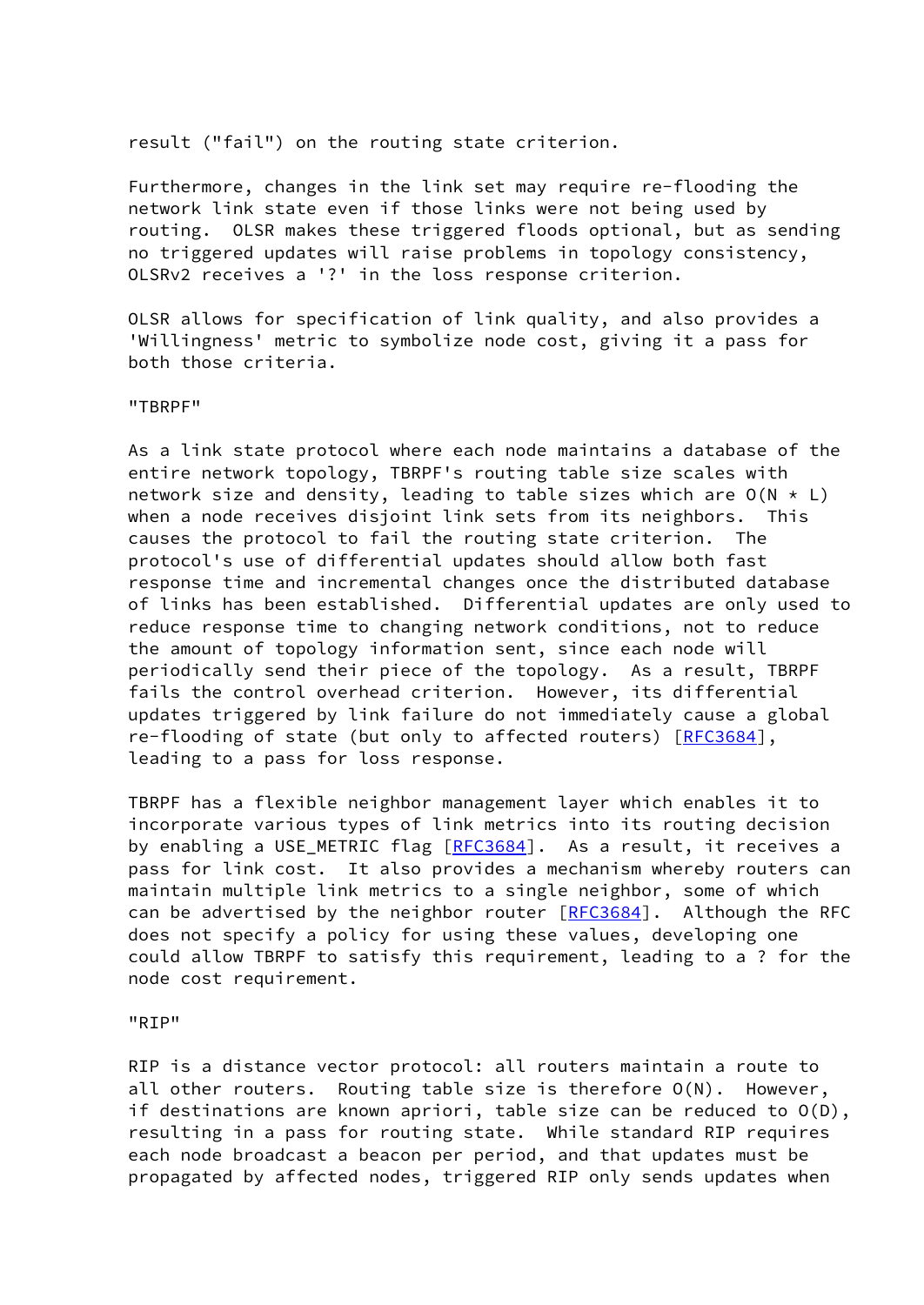#### Internet-Draft [draft-ietf-roll-protocols-survey-07](https://datatracker.ietf.org/doc/pdf/draft-ietf-roll-protocols-survey-07) Apr 2009

 network conditions change in response to the data path, so RIP passes the control cost criterion. Loss triggers updates, only propagating if part of a best route, but even if the route is not actively being used, resulting in a fail for loss response. The rate of triggered updates is throttled, and these are only differential updates, yet this still doesn't account for other control traffic (or tie it to data rate) or prevent the triggered updates from being flooded along non-active paths. [[RFC2453\]](https://datatracker.ietf.org/doc/pdf/rfc2453)

 RIP receives a ? for link cost because while current implementations focus on hop count and that is the metric used in [[RFC2453](https://datatracker.ietf.org/doc/pdf/rfc2453)], the RFC also mentions that more complex metrics such as differences in bandwidth and reliability could be used. However, the RFC also states that real-time metrics such as link-quality would create instability and the concept of node cost only appears as metrics assigned to external networks. While RIP has the concept of a network cost, it is insufficient to describe node properties and so RIP fails the node cost criterion..

"AODV"

 AODV table size is a function of the number of communicating pairs in the network, scaling with O(D). This is acceptable and so AODV passes the routing state criterion. As an on-demand protocol, AODV does not generate any traffic until data is sent, and so control traffic is correlated with the data and so it receives a pass for control traffic. When a broken link is detected, AODV will use a precursor list maintained for each destination to inform downstream routers (with a RERR) of the topology change. However, the RERR message is forwarded by all nodes that have a route that uses the broken link, even if the route is not currently active, leading to a fail for loss response [\[RFC3561](https://datatracker.ietf.org/doc/pdf/rfc3561)].

 AODV fails the link cost criterion because the only metric used is hop count, and this is hardcoded in the route table entry, according to the RFC [[RFC3561\]](https://datatracker.ietf.org/doc/pdf/rfc3561). It fails the node cost requirement because there is no way for a router to indicate its [lack of] willingness to route while still adhering to the RFC.

"DYMO"

The design of DYMO shares much with AODV, with some changes to remove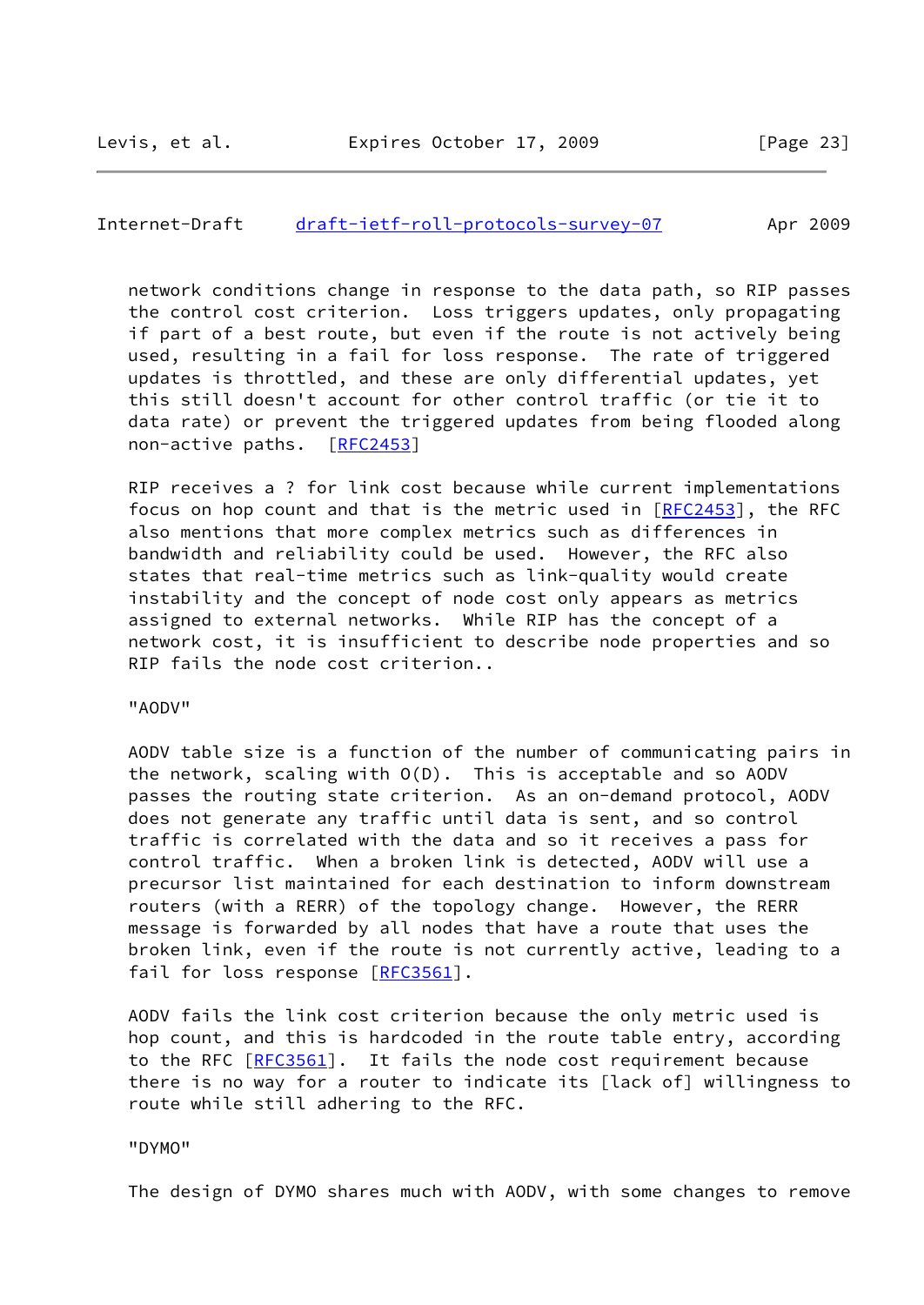precursor lists and compact various messages. It still passes the routing state criterion because it only maintains routes requested by RREQ messages, resulting in O(D) table size. Control traffic (RREQ, RREP, and RREQ) are still driven by data, and hence DYMO passes the control cost criterion. The DYMO specification places very few requirements on how nodes respond to route error RERR messages that

| Levis, et al. | Expires October 17, 2009 |  | [Page 24] |  |
|---------------|--------------------------|--|-----------|--|
|               |                          |  |           |  |

<span id="page-27-1"></span>Internet-Draft [draft-ietf-roll-protocols-survey-07](https://datatracker.ietf.org/doc/pdf/draft-ietf-roll-protocols-survey-07) Apr 2009

 denote a broken route. Therefore, while it is possible for a DYMO implementation to meet the loss response criterion, the specification is not clear on how to meet the criterion while still maintaining routes as link breaks . This leads to a ? in loss repsonse [\[I-D.ietf-manet-dymo](#page-21-5)].

 DYMO indicates that the "distance" of a link can vary from 1-65535 [\[I-D.ietf-manet-dymo](#page-21-5)], leading to a ? in link cost. While additional routing information can be added DYMO messages, there is no mention of node properties. There is great uncertainty whether DYMO can support them. While there are no direct mechanisms in DYMO that can meet this criterion, some research results suggest that indirect mechanisms, such as packet timing, could [\[chakeres.transparent](#page-23-1)]. Therefore, supporting node cost would require additional mechanisms or specifications, leading to a ? on the node cost criterion.

"DSR"

 DSR performs on-demand route discovery, and source routing of packets. It maintains a source route for all destinations, and also a blacklist of all unidirectional neighbor links [\[RFC4728](https://datatracker.ietf.org/doc/pdf/rfc4728)], leading to a total table size of  $O(D + L)$ , failing the routing state criterion. Control traffic is completely data driven, and so DSR receives a pass for this criterion. Finally, a transmission failure only prompts an unreachable destination to be sent to the source of the message, passing the loss response criterion.

 DSR fails the link cost criterion because its source routes are advertised only in terms of hops, such that all advertised links are considered equivalent. DSR also fails the node cost criterion because a node has no way of indicating its willingness to serve as a router and forward messages.

<span id="page-27-0"></span>[Appendix B.](#page-27-0) Logarithmic scaling of control cost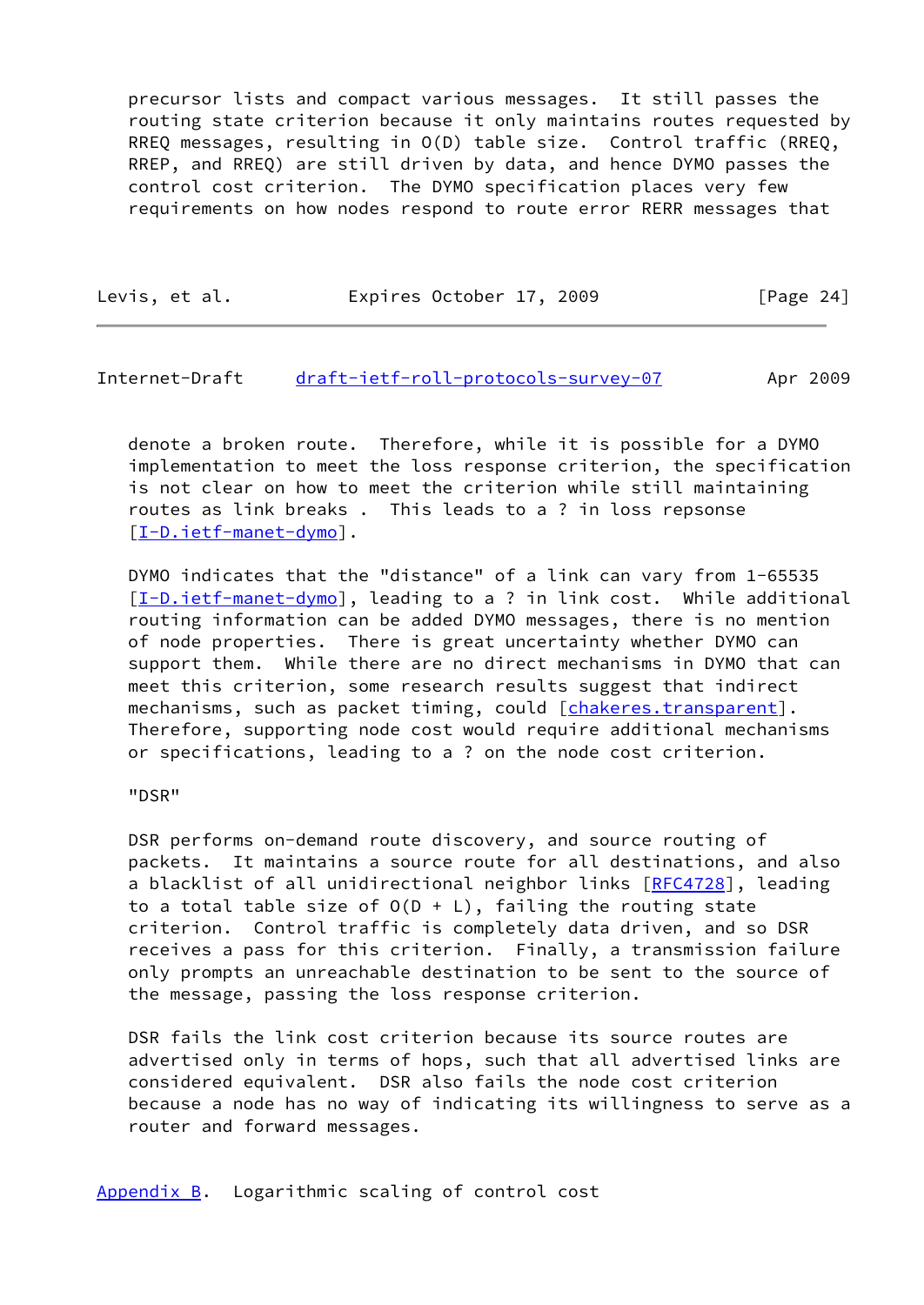To satisfy the control cost criterion, a protocol's control traffic communication rate must be bounded by the data rate, plus a small constant. That is, if there is a data rate R, the control rate must  $O(R) + e$ , where e is a very small constant (epsilon). Furthermore, the control rate may grow logarithmically with the size of the local neighborhood L. Note that this is a bound: it represents the most traffic a protocol may send, and good protocols may send much less. So the control rate is bounded by  $O(R \log(L)) + e$ .

 The logarithmic factor comes from the fundamental limits of any protocol that maintains a communication rate. For example, consider e, the small constant rate of communication traffic allowed. Since

| Levis, et al. | Expires October 17, 2009 | [Page 25] |
|---------------|--------------------------|-----------|
|---------------|--------------------------|-----------|

<span id="page-28-0"></span>Internet-Draft [draft-ietf-roll-protocols-survey-07](https://datatracker.ietf.org/doc/pdf/draft-ietf-roll-protocols-survey-07) Apr 2009

 this rate is communication, to maintain O(e), then only one in L nodes may transmit per time interval defined by e: that one node has a transmission, and all other nodes have a reception, which prevents them from transmitting. However, wireless networks are lossy. Suppose that the network has a 10% packet loss rate. Then if L=10, the expectation is that one of the nodes will drop the packet. Not hearing a transmission, it will think it can transmit. This will lead to 2 transmissions. If L=100, then one node will not hear the first two transmissions, and there will be 3. The number of transmissions, and the communication rate, will grow with O(log(L)).

 This logarithmic bound can be prevented through explicit coordination (e.g., leader election), but such approaches assumes state and control traffic to elect leaders. As a logarithmic factor in terms of density is not a large stumbling or major limitation, allowing the much greater protocol flexibility it enables is worth its small cost.

Authors' Addresses

 Philip Levis Stanford University 358 Gates Hall, Stanford University Stanford, CA 94305-9030 USA

Email: pal@cs.stanford.edu